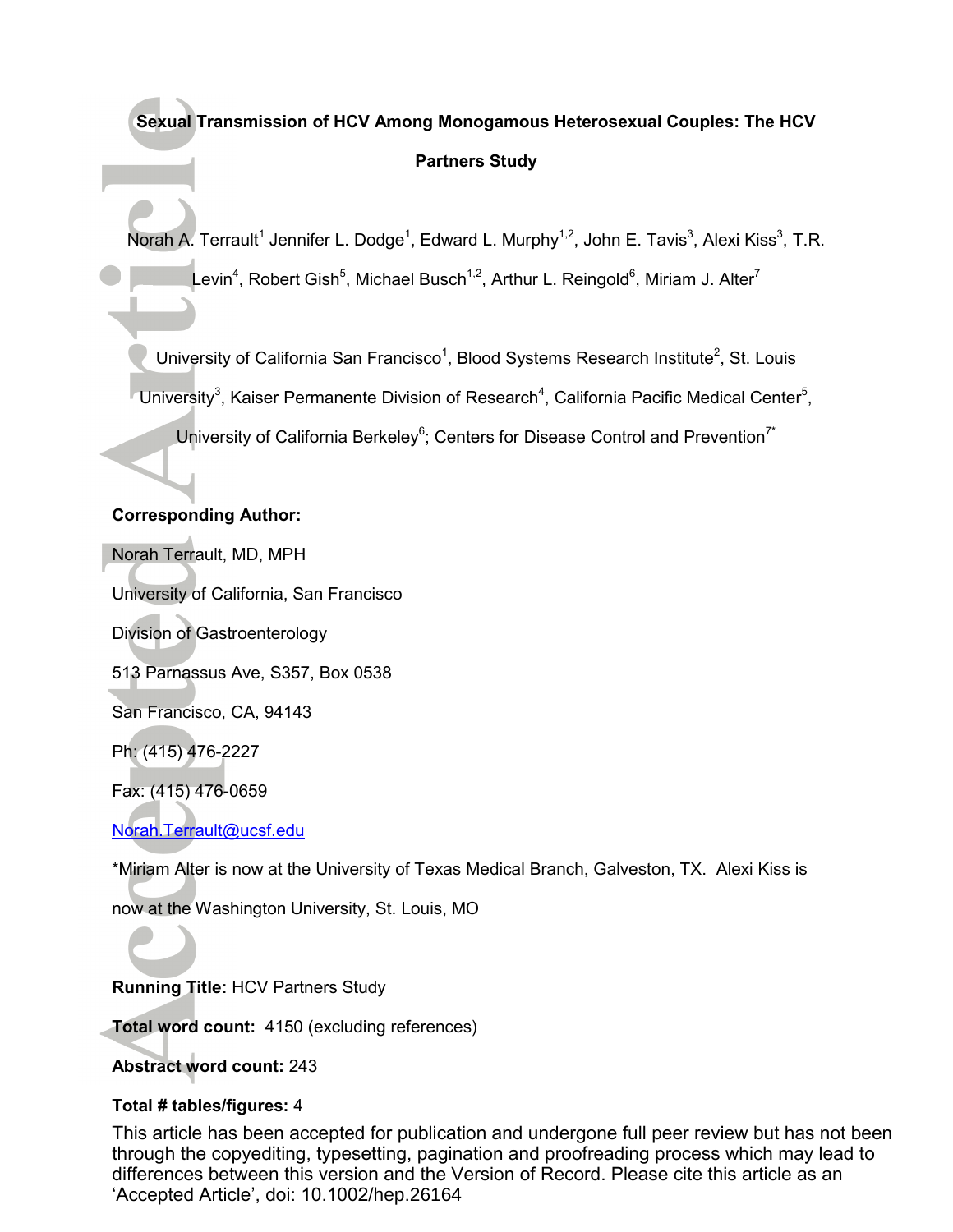## **Author Contributions:**

**N. Terrault:** Obtained funding for the study, developed the study concept and design; contributed to acquisition of data; supervised all analyses and interpretation of data; drafted and finalized the manuscript.

**J. Dodge:** Provided statistical expertise and contributed to data interpretation, and writing of the manuscript.

**E. Murphy: R. Gish; TR. Levin; M. Busch:** Contributed to study design, data acquisition,

interpretation of data and manuscript revisions.

**J Tavis; A Kiss:** Performed virological testing and interpretation of virologic results, and contributed to manuscript revisions.

**A. Reingold:** Contributed to the study concept and design and contributed to manuscript revisions.

**M. Alter:** Contributed to the study concept and design, development of the analytic plan, data interpretation and manuscript revisions.

**Grant Support**: The study was supported by a cooperative agreement with the Centers for Disease Control and Prevention U50 CCU915651 and by U01 DK60345 (J.E.T).

## **Conflicts of Interest:** None

**Acknowledgements:** The authors would like to acknowledge Dr. Stewart Cooper for providing the serotyping data, Xiaohong Cheng and Dr. Maureen Donlin for contributions to sequencing analysis, Dr. M. Michele Manos for advice on recruitment at KPMC, and the study coordinators Jenya Dvorkin, Maria Tong (UCSF), Pat Leghton (KPMC), Ann Guiltinan and Leslie Tobler (BCP/BSRI) for their efforts in recruitment and enrollment; and all the study participants.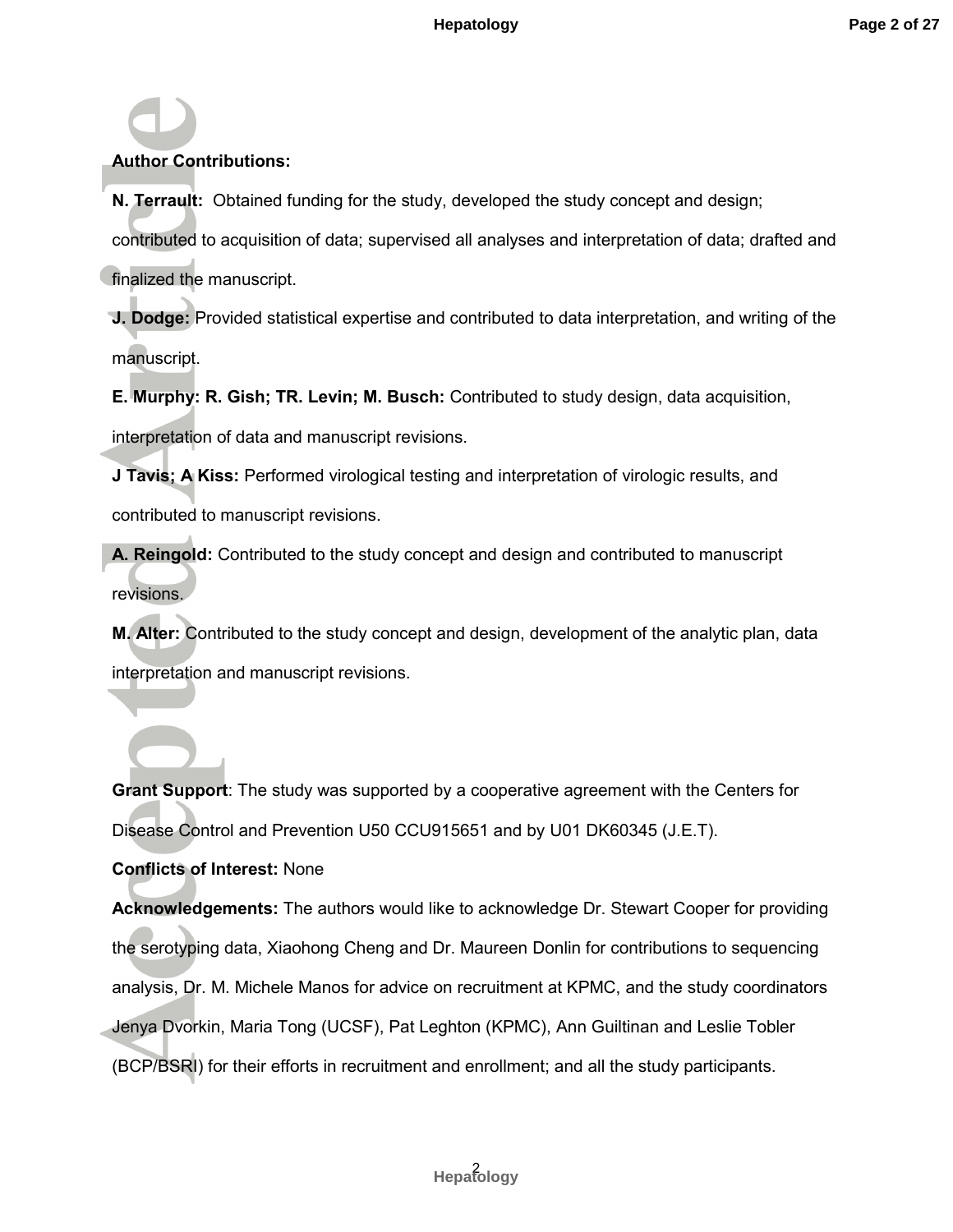**Abbreviations:** HCV: hepatitis C virus HIV: human immunodeficiency virus IDU: injection drug use PCR: polymerase chain reaction RNA: ribonucleic acid  $\frac{1}{\sqrt{2}}$ Acce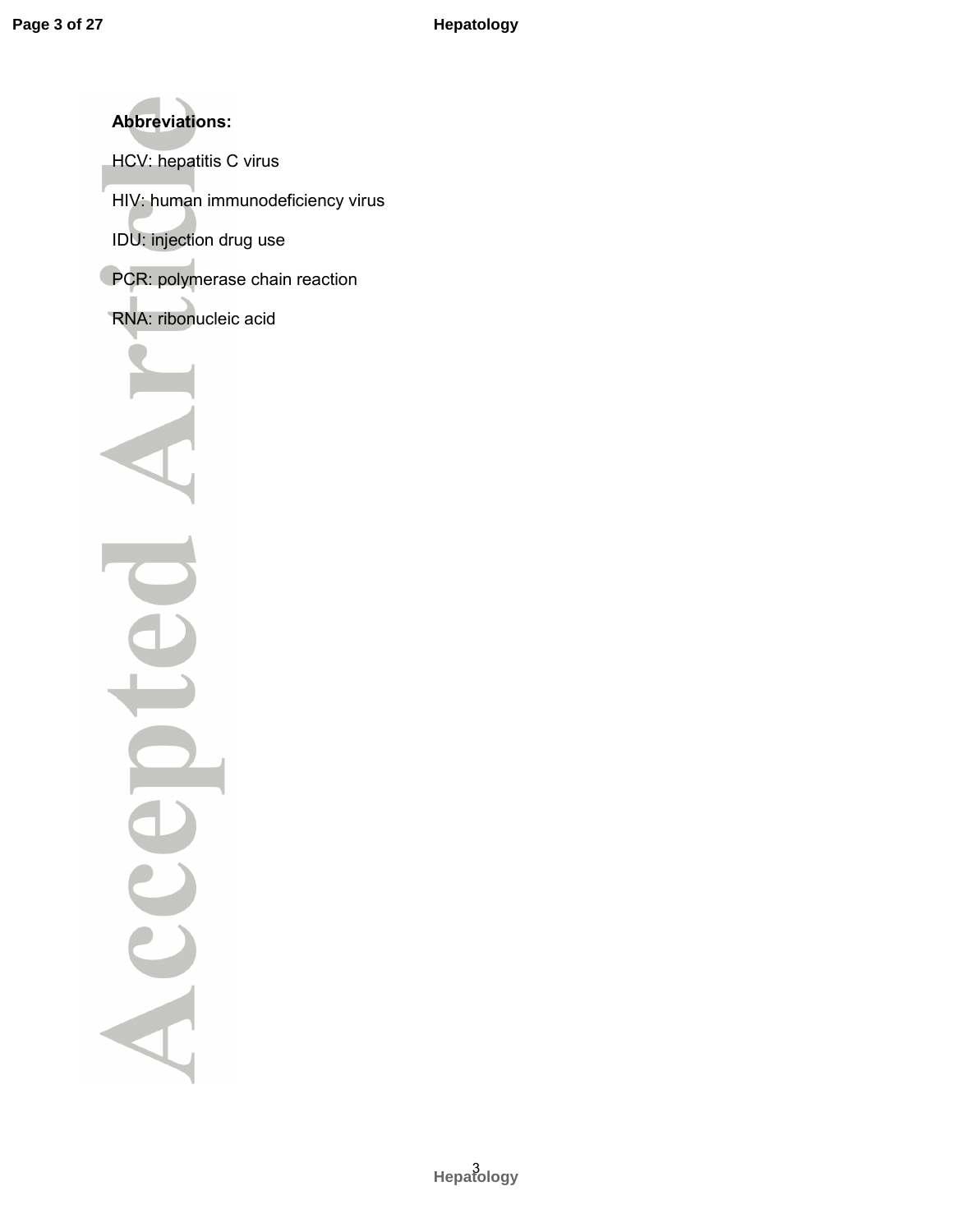# **ABSTRACT:**

BACKGROUND: The efficiency of hepatitis C virus (HCV) transmission by sexual activity remains controversial. We conducted a cross-sectional study of HCV-positive persons and their partners to estimate the risk for HCV infection among monogamous heterosexual couples. METHODS: 500 anti-HCV-positive, HIV-negative index persons and their long-term heterosexual partners were studied. Couples were interviewed separately for lifetime risk factors for HCV infection, within-couple sexual practices and sharing of personal grooming items. Blood samples were tested for anti-HCV, HCV RNA, and HCV genotype and serotype. Sequencing and phylogenetic analysis determined the relatedness of virus isolates among genotypeconcordant couples.

RESULTS: HCV-positive index persons were mostly Non-Hispanic Whites, with median age 49 years (range 26-79) and median 15 years (range 2-52) of sexual activity with their partners. Overall, HCV prevalence among partners was 4% (n=20), and 9 couples had concordant genotype/serotype. Viral isolates in 3 couples (0.6%) were highly related, consistent with transmission of virus within the couple. Based upon 8377 person-years of follow-up, the maximum incidence rate of HCV transmission by sex was 0.07% per year (95% CI: 0.01, 0.13) or ~1 per 190,000 sexual contacts. No specific sexual practices were related to HCV-positivity among couples.

CONCLUSIONS: The results of this study provide quantifiable risk information for counseling long-term monogamous heterosexual couples in which one partner has chronic HCV infection. In addition to the extremely low estimated risk for HCV infection in sexual partners, the lack of association with specific sexual practices provides unambiguous and reassuring counseling messages.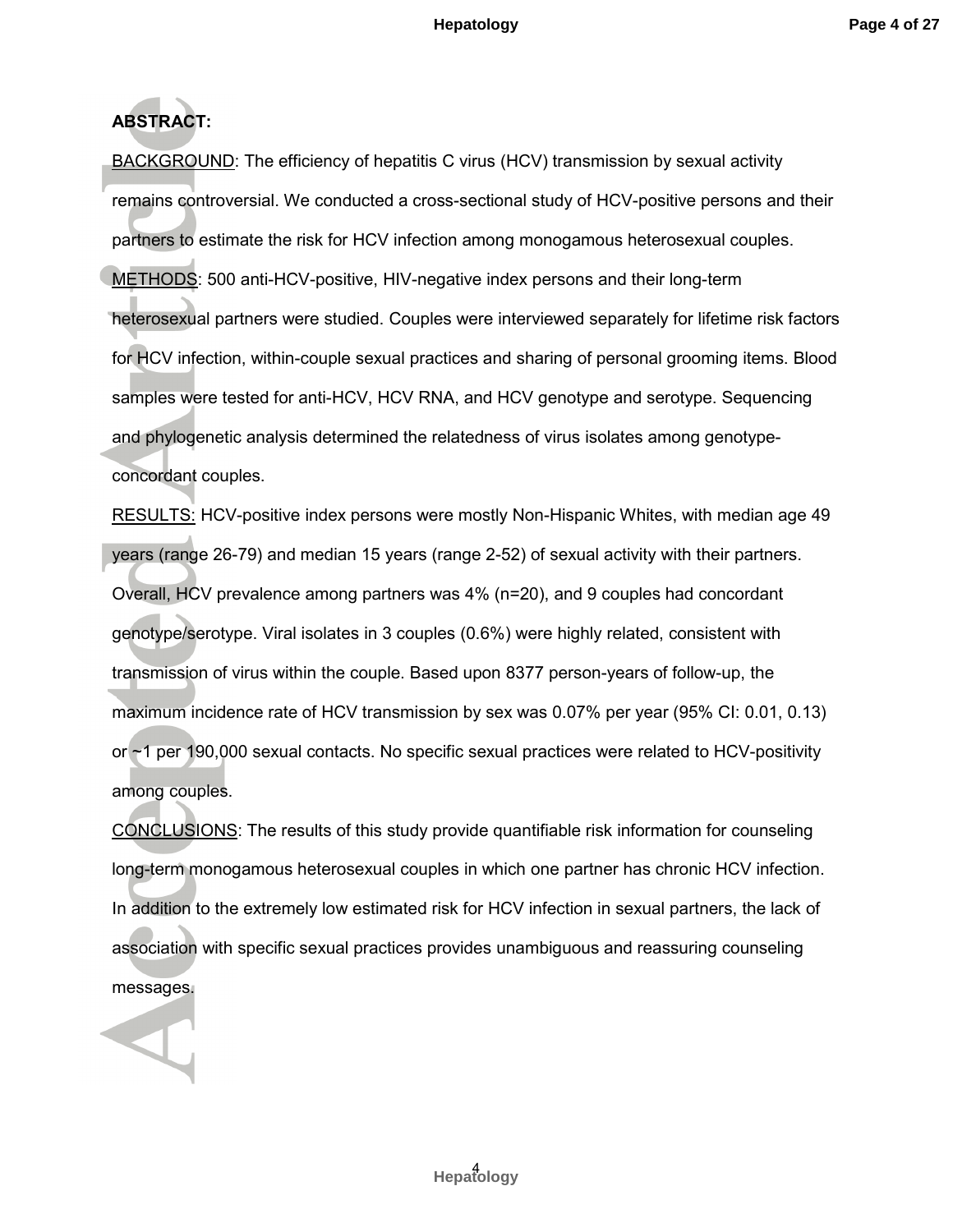## **INTRODUCTION**

Chronic hepatitis C virus (HCV) infection affects 3 to 4 million people in the United States, most of whom are sexually active adults (1). The primary means of transmission of HCV is by direct percutaneous exposures to infectious blood and there are clearly defined counseling messages for infected persons to prevent spread from such exposures (2). The accumulated epidemiological evidence indicates that HCV can be transmitted by sex with an infected partner, presumably by mucosal exposure to infectious blood or serum-derived fluids. However, sexual activity is much less efficient for transmitting HCV than for other blood borne, sexuallytransmitted viruses, such as hepatitis B virus and human immunodeficiency virus (HIV) (3).

The association between sexual activity and HCV infection was first demonstrated by casecontrol studies of persons with acute hepatitis C (4). The few prospective cohort studies of monogamous heterosexual couples have reported incidence rates of HCV infection of 0 – 0.6% per year in seronegative partners of persons with chronic HCV infection (5-7), In cross-sectional studies, HCV prevalences among partners vary widely (0-27%) but are <5% in studies excluding partners with known percutaneous exposures (3). For HCV-infected persons in the United States, the risks quantified by previous incidence studies may not apply as they were performed in countries where the epidemiology of HCV infection differs from that in the United States due to potentially confounding by unmeasured non-sexual risk factors. Although several seroprevalence studies of monogamous heterosexual couples have been reported from the United States (8, 9), their sample sizes were insufficient to evaluate overall risk or that related to specific sexual practices, and detailed virologic analyses of antibody-concordant couples were lacking, leading to an overestimation of transmission risk.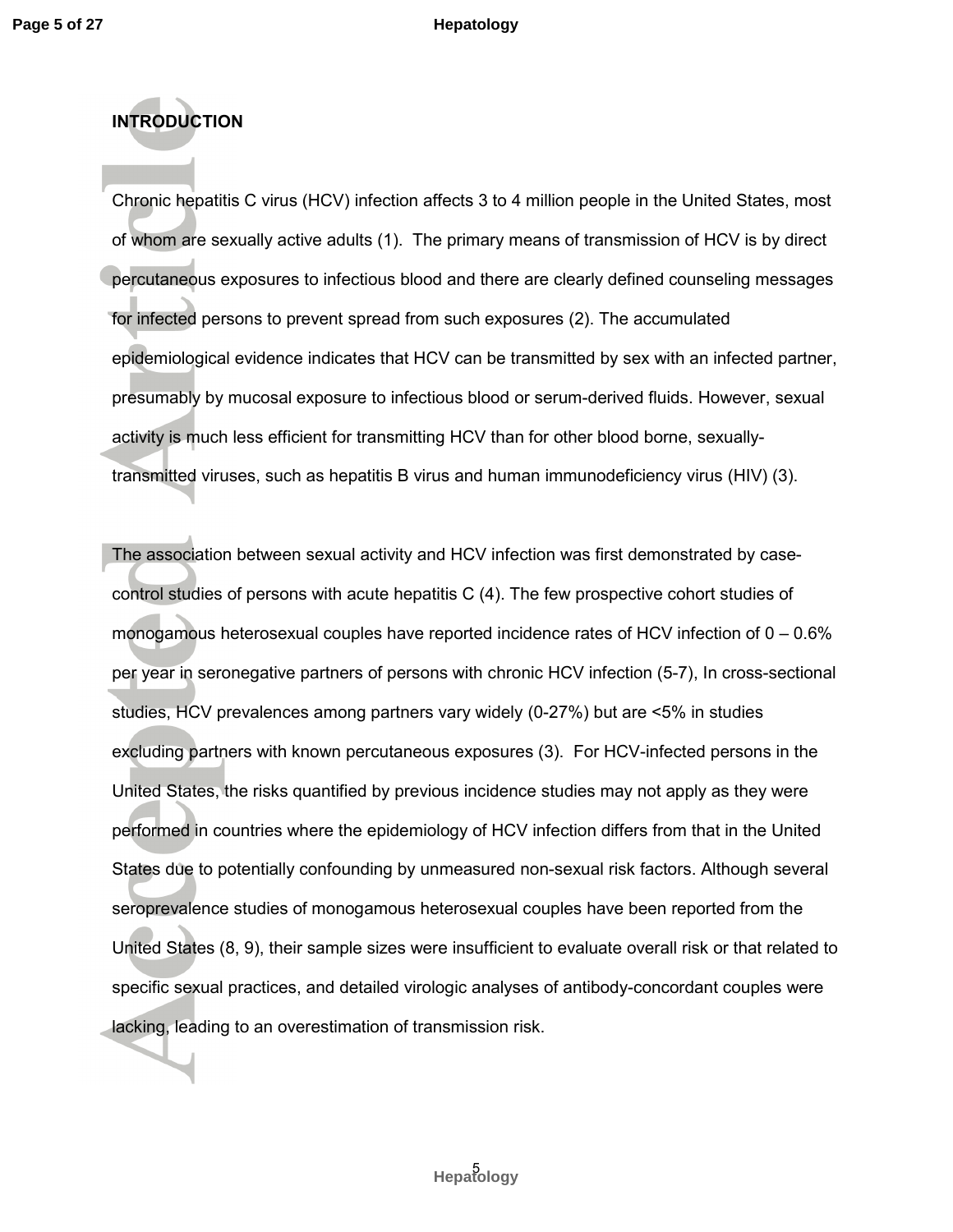While it is generally agreed that the risk for transmitting HCV to sex partners is very low, the lack of quantifiable data has been a limitation to clinicians counseling their patients. Thus, the major objectives of this study were to quantify the risk for sexual transmission of HCV infection from chronically infected persons to their long-term heterosexual partners and identify specific sexual practices associated with that risk.

### **STUDY METHODS**

#### **Study Population**

The recruitment phase of the study was conducted in Northern California sites between January 2000 and May 2003. Recruitment began by first identifying a known HCV-positive person (referred to as the index person) from multiple sources, including liver clinics at the University of California at San Francisco, members of Kaiser Permanente Medical Care Plan in Northern California, California Pacific Medical Center and affiliated clinics, other community-based practices in the greater San Francisco Bay Area, and blood donors from Blood Centers of the Pacific/Blood Systems Research Institute. Researchers contacted index persons for study enrollment, and if eligible based on prescreening, contacted their sexual partner. Criteria for study participation by each couple included a heterosexual relationship for a minimum of 36 months, monogamy for the duration of the relationship reported by both partners, and a minimum of 3 sexual contacts by the couple in the preceding 6 months. Couples were excluded if either partner had known HIV or hepatitis B virus infection, prior organ transplantation, or was currently using antiviral or immunosuppressive therapy; or if both partners reported a history of injection drug use (IDU).

Partners of each couple were interviewed independently by phone (76%) or in-person (24%) by trained interviewers, with no difference in completing the questionnaire by interview type. Detailed information was obtained on the sexual history with the study partner (Appendix 1),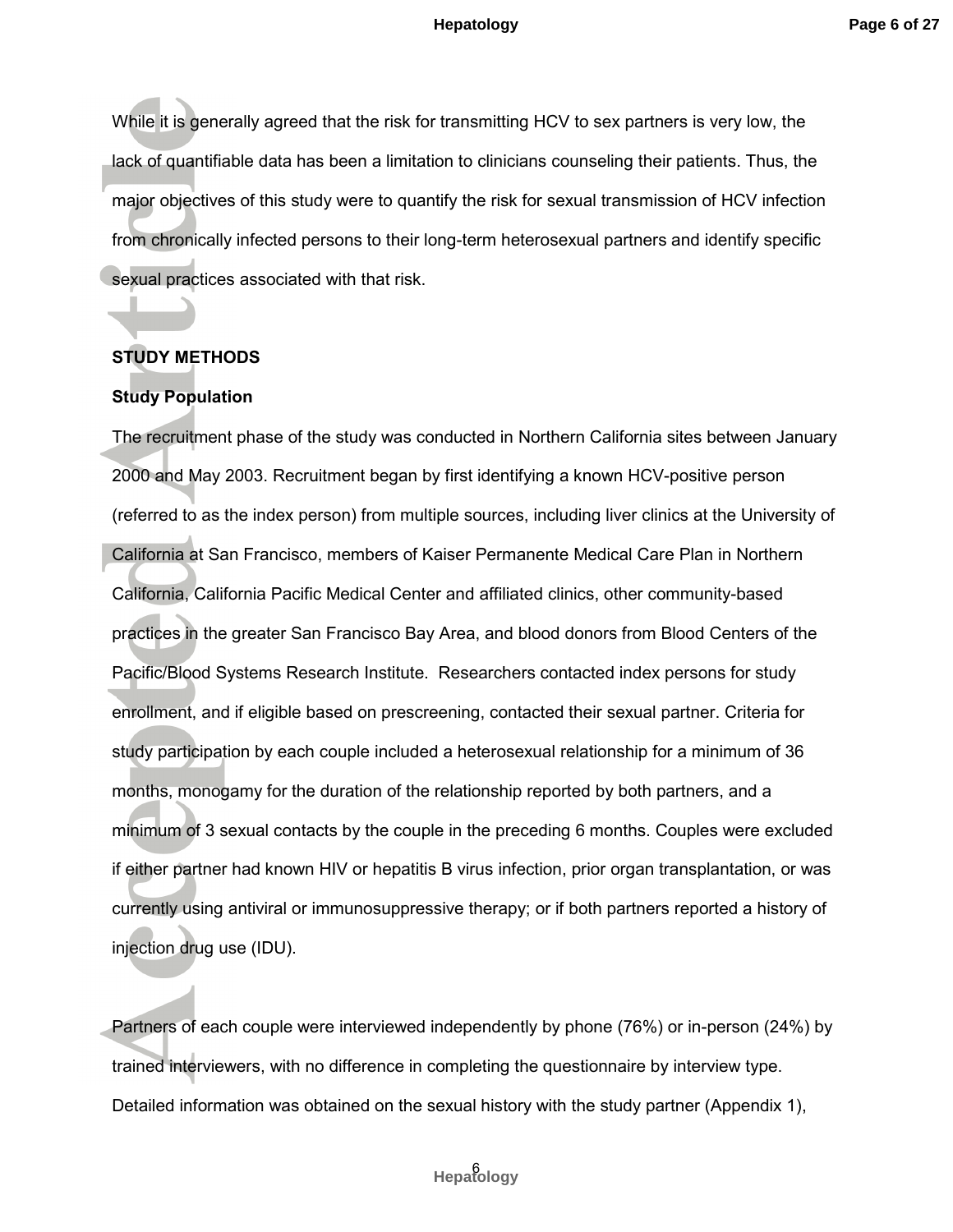non-sexual household exposures (sharing of personal items including nail-grooming tools, razors, and toothbrushes), and all other risk factors for HCV acquisition. The risk period for sexual transmission was defined using a uniform method to capture sexual activities over the entire duration of the couple's relationship. Sexual histories were collected in discrete time intervals defined by events in each participant sexual history and beginning from the time of first sexual contact with the current partner up to the time of interview. Each participant identified life events such as pregnancy, childbirth, medical illness, and absences that significantly changed sexual activities with their study partner and the corresponding year and age for each life event. Sexual practices, including type and frequency of sexual contact and use of protective barriers, were obtained during each of these defined intervals. When responses to questions about sexual or personal grooming practices were discordant between partners, responses were recoded for presence rather than absence of the practice.

This study was approved by the Institutional Review Boards for University of California at San Francisco, Blood Centers of the Pacific, California Pacific Medical Center, Kaiser Permanente Northern California, St. Louis University, and the Centers for Disease Control and Prevention.

## **Serologic Testing**

Serum samples from index persons were tested for anti-HCV by enzyme immunoassay (EIA 2.0) (Abbott Laboratories, Abbott Park, IL) and for HCV RNA by qualitative PCR with detection limit ≤50 IU/mL (Roche Amplicor, Roche Molecular Diagnostics, Pleasanton, CA) (if not documented in medical records in prior 6 months). Serum samples from partners were tested for anti-HCV by EIA and positive results confirmed by recombinant immunoblot assay (RIBA 3.0, Chiron Corporation, Emeryville, CA). RIBA-positive samples were tested for HCV RNA by qualitative PCR. Serotyping of the antibody based on RIBA methodology was utilized in anti-HCV-positive concordant couples with HCV RNA-negative partners. Genotype was determined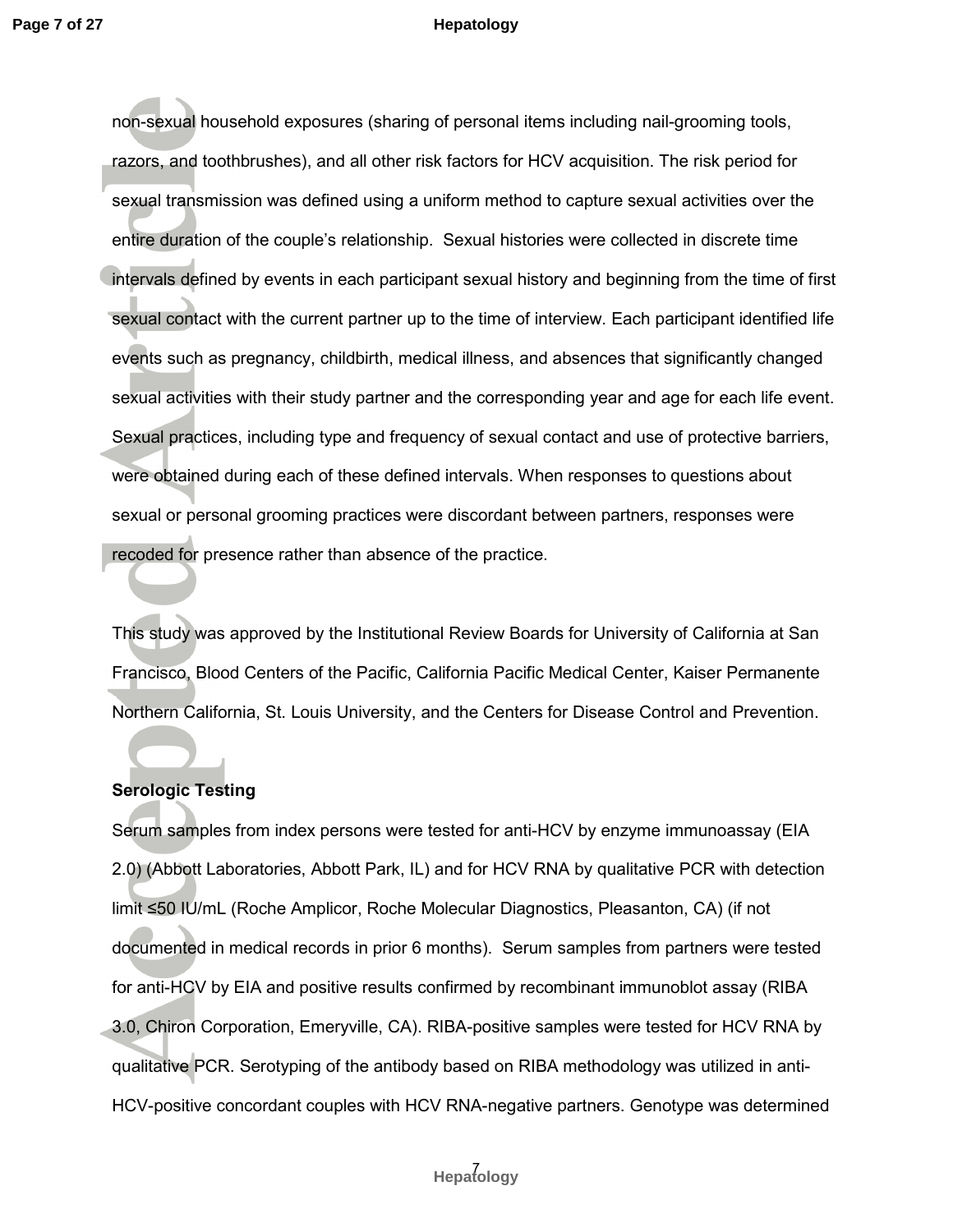in samples from anti-HCV-positive, HCV RNA-positive concordant couples using the InnoLipa assay (Innogenetics, Ghent, Belgium).

## **Sequencing**

HCV RNA-positive specimens from genotype-concordant couples were amplified by reverse transcription nested PCR and the HCV consensus sequences were determined by directly sequencing uncloned PCR products from the 897 long nucleotide (nt) NS5B region for genotype 1a and 1b samples and from a 944 nt NS5B region for the 2b samples employing ABI dyetermination techniques (11). The 1a and 1b sequences correspond to H77 positions 7479 to 8375 (with genotype 1b sequences missing 3 nucleotides relative to the 1a sequences, resulting in a gap corresponding to 7566 to 7568 in the H77 sequence). These 1a/1b alignments cover the region of the ORF coding for the last 42 amino acids of NS5A and the first 258 amino acids of NS5B.The genotype 2b alignments correspond to the H77 sequence 8326-9269, encoding NS5B from amino acid 242 to 556.To evaluate the relatedness between isolates from genotype concordant partners, the consensus sequences from their isolates were compared to corresponding regions from reference sequences of the same subtype downloaded from the Broad Institute or from the NCBI; this included 99 genotype 1a and 97 genotype 1b sequences. The sequences were imported into the MEGA 4 sequence analysis package and the pair-wise distances and number of differences were calculated for each pair. These nucleotide sequences have been submitted to Genbank (Accession #'s HQ022864-HQ022879)

### **Phylogenetic Analyses and Estimation of Minimal Divergence Time**

The pair-wise distance and number of nucleotide differences of sequences between partners in each couple were compared to the average pair-wise distance and average number of nucleotide differences between the subtype-specific reference sequences, using SPSS. The values for the reference sequences had normal distributions in all cases. The concordance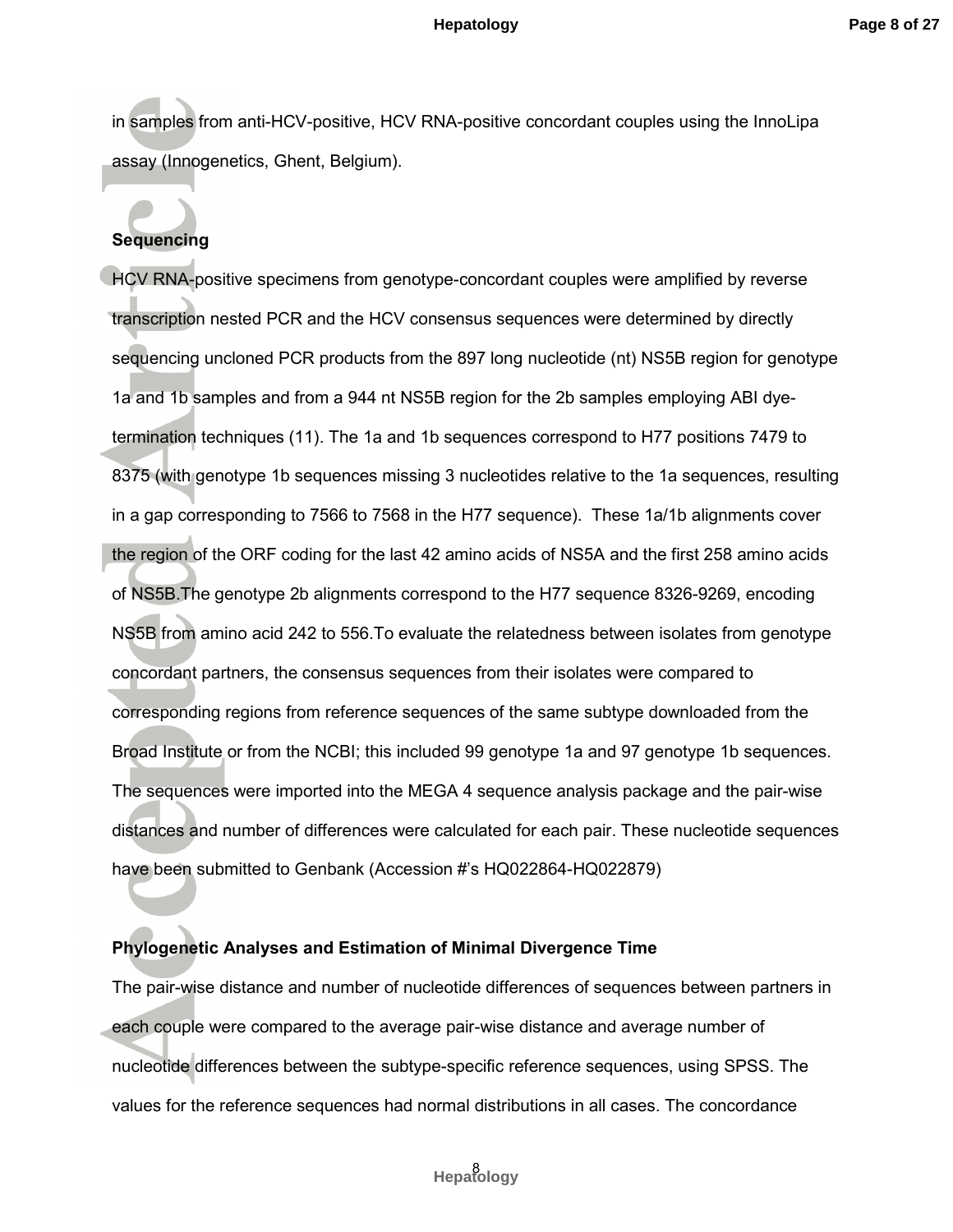between isolates was measured by 2 different methods (genetic distance and number of differences) to ensure that there was no unexpected bias or skewing of the population average by one method. For the pair-wise distance calculation, all positions were used, the Maximum Composite Likelihood substitution model was used, and all sites were assumed to have the same rate of variation. The cut-offs used to establish statistical significance were 1.65 SD below the mean ( $p = 0.05$ ) and 2.3 SD below the mean ( $p = 0.01$ ) in a single-tailed analysis. A single tailed (left side) analysis was employed because we wished to determine whether the partner sequences were significantly more related to each other than to random HCV sequences.

We estimated the minimal divergence time needed to achieve the inter-pair nucleotide differences. These calculations are based on a nucleotide fixation rate for NS5 of  $1.45x10^{-3}$ mutations per site per year (12, 13). When this rate was applied to both viruses from the partners, the divergence rate was 2.6 nucleotide positions per year for the target region analyzed. This rate provided minimal time estimates and was used only to establish a plausibility window for transmission.

### **Projected Sample Size and Other Statistical Analyses**

Prior to study initiation, widths of confidence intervals around a prevalence estimate were calculated for a range of sample sizes. Given a 2-5% prevalence of HCV infection in sexual partners, the widths of confidence intervals would be between 1% and 2% for a projected sample size of 1000 couples and between 4% and 7% for a projected sample size of 300 couples.

Demographic characteristics and risk factors for HCV infection were summarized with frequency distributions (categorical variables) and medians and ranges (continuous variables) separately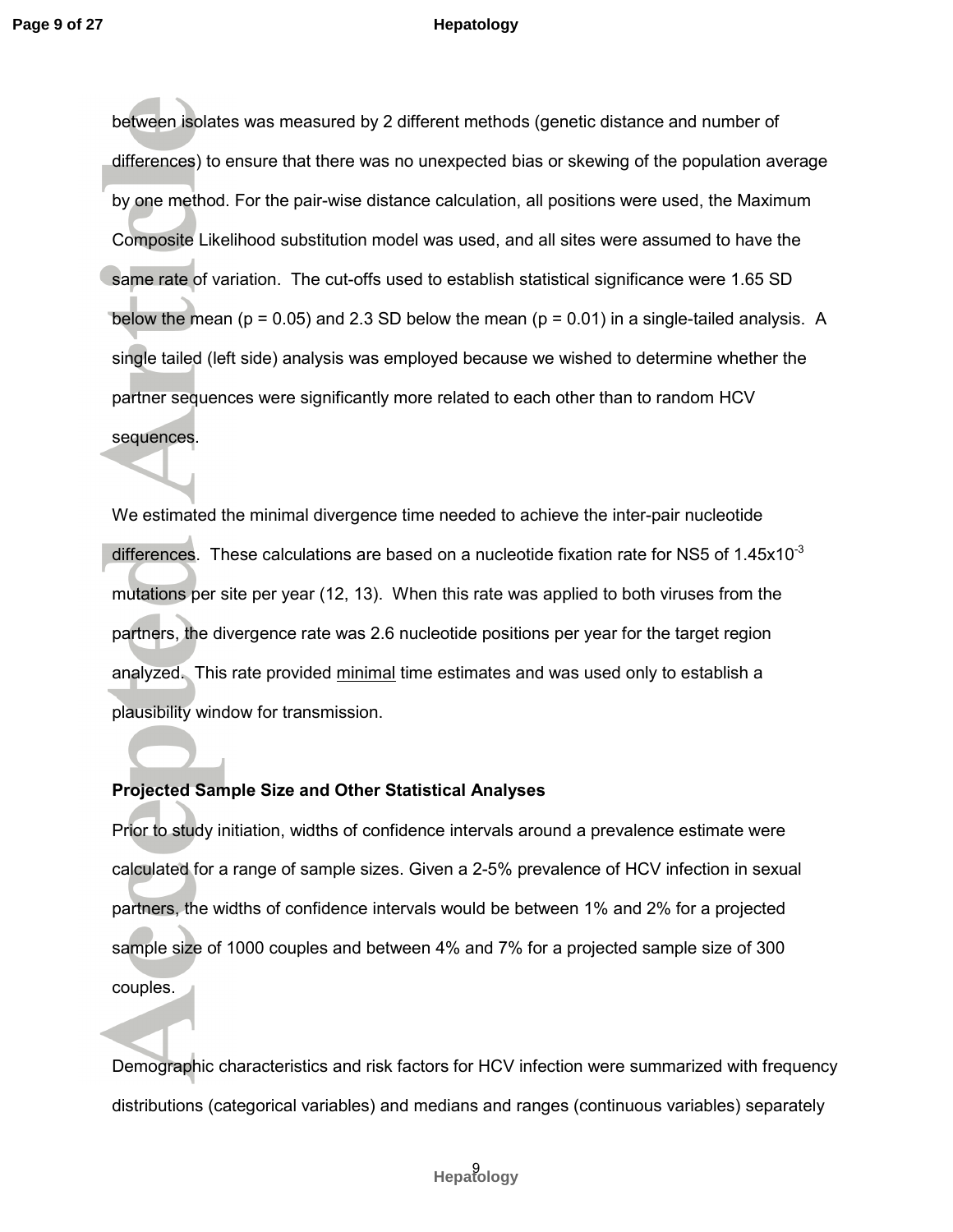for anti-HCV positive index persons and their partners. Data on sexual practices between partners are presented at the couple level. Duration of the sexual relationship was defined as the number of years between first sexual contact with the study partner and study enrollment, minus time intervals (in years) where sexual contact was absent within the couple. For example, a couple reporting a relationship start year of 1991, study enrollment in 2001 and no sexual activity between 1998 and 1999 would be assigned 9 years for the duration of the sexual relationship. To estimate the total number of sexual contacts for each relationship, the number of sexual contacts per month for each discrete time interval in their sexual history was multiplied by the duration of the time interval and summed over all intervals in the relationship. Changes in sexual activities over time were determined by comparing the types and frequencies of practices in the first year of the relationship relative to the year immediately prior to study enrollment (current year of sexual activity). Each partner independently reported time periods of sexual activity and the number of contacts per month during that time period. Since the time periods reported by each partner might not match perfectly, we calculated the number of contacts per time period per partner and summed the estimated number of contacts per each partner over the duration of the relationship. The average of the total number of contacts reported by partner 1 and partner 2 was used as the total number of contacts for the couple.

Prevalence of anti-HCV positivity and 95% confidence intervals were calculated for the partners of index persons. Incidence of sexually acquired HCV infection was estimated per number of sexual contacts (vaginal intercourse with and without menses and anal intercourse). Incidence density of HCV infection was calculated as the number of potential transmission events per total person-years of sexual relationship reported among partners. Duration of the sexual relationship was summed among the 500 partners to determine the total person-years of observation.

#### **RESULTS**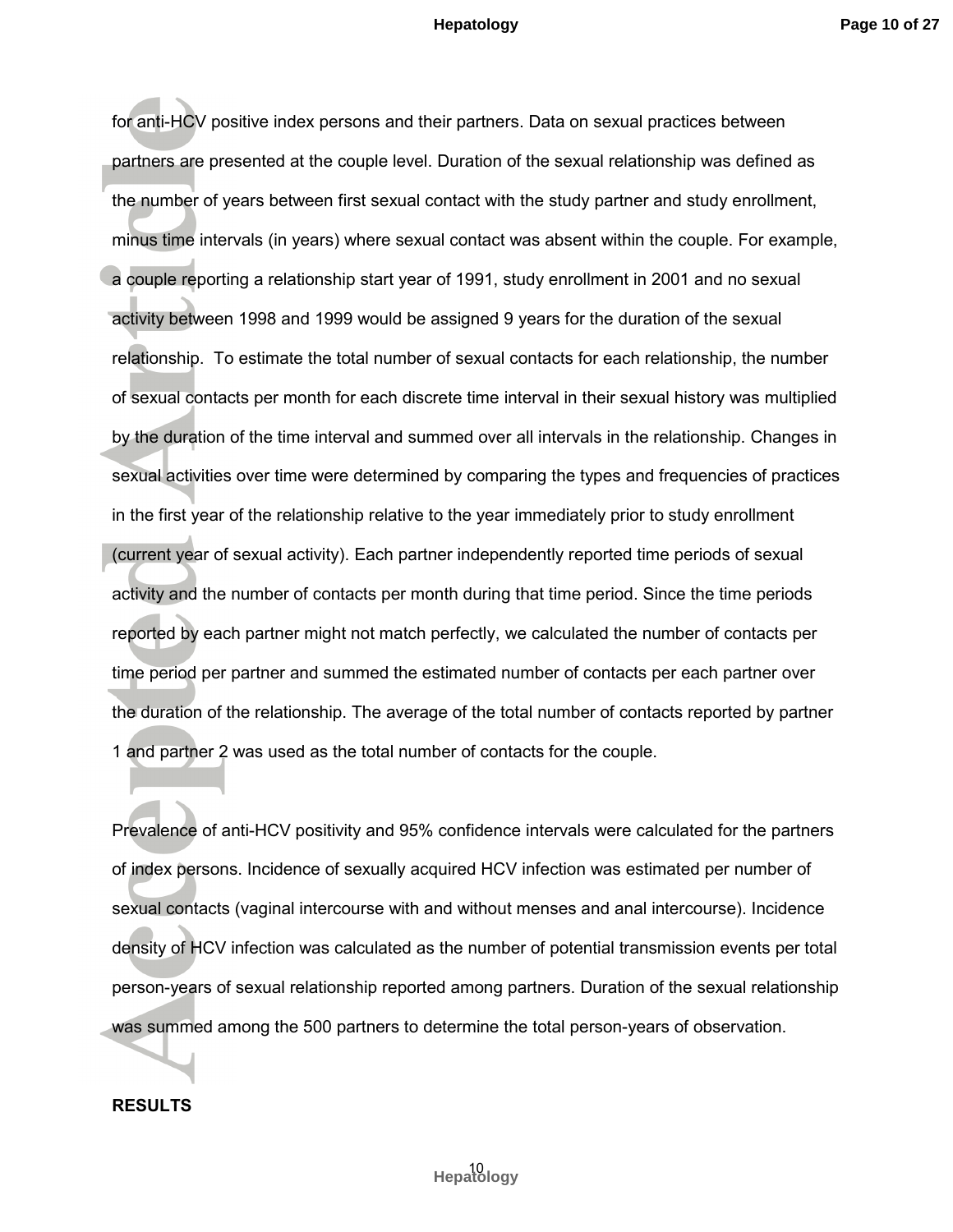## **Eligible and Enrolled Couples**

Of the 2077 couples screened for study inclusion, 672 (32%) were eligible**.** Reasons for study exclusion occurring in ≥5% of the 1405 ineligible couples included lack of sexual activity (31%), prior organ transplant (12%), refused study participation (11%), doctor refused (8%), HIV or hepatitis B virus coinfection (8%), partnership less than 3 years or non-monogamous (6%), and history of IDU in both partners (6%). Of the 672 eligible couples, 500 (74%) enrolled and completed all the study requirements at which time study enrollment was halted. The primary reasons for failure to participate among the remaining 172 eligible couples were non-response (54%) or refusal (29%). Of the 500 enrolled couples, 43% were referred from tertiary referral practices, 34% from community sources, and 21% were blood donors.

### **Characteristics of Participating Couples**

The 500 couples were predominantly non-Hispanic White race, educated, employed, and native-born **(Table 1)**. The median duration of the couples' sexual relationships was 15 years (range 2 to 52). The most frequently reported risk factors for HCV infection among index persons were IDU (53.8%) and blood transfusion before 1992 (31.6%); these risks were infrequently reported by partners. Twenty or more lifetime sex partners prior to the current relationship were reported by 46.2% of index persons and 26.8% of partners.

The median number of sexual contacts per month was highest for vaginal intercourse during the first year of the relationship (12 contacts per month) **(Table 2).** The frequency of sexual contacts decreased over time for all types of sexual activity. Vaginal intercourse during menses and anal intercourse (≥1 occasion) were reported by 65.2% and 30.4% of couples, respectively. Condom use during vaginal intercourse was reported by 29.9% of couples and condom use decreased over time for vaginal and anal intercourse.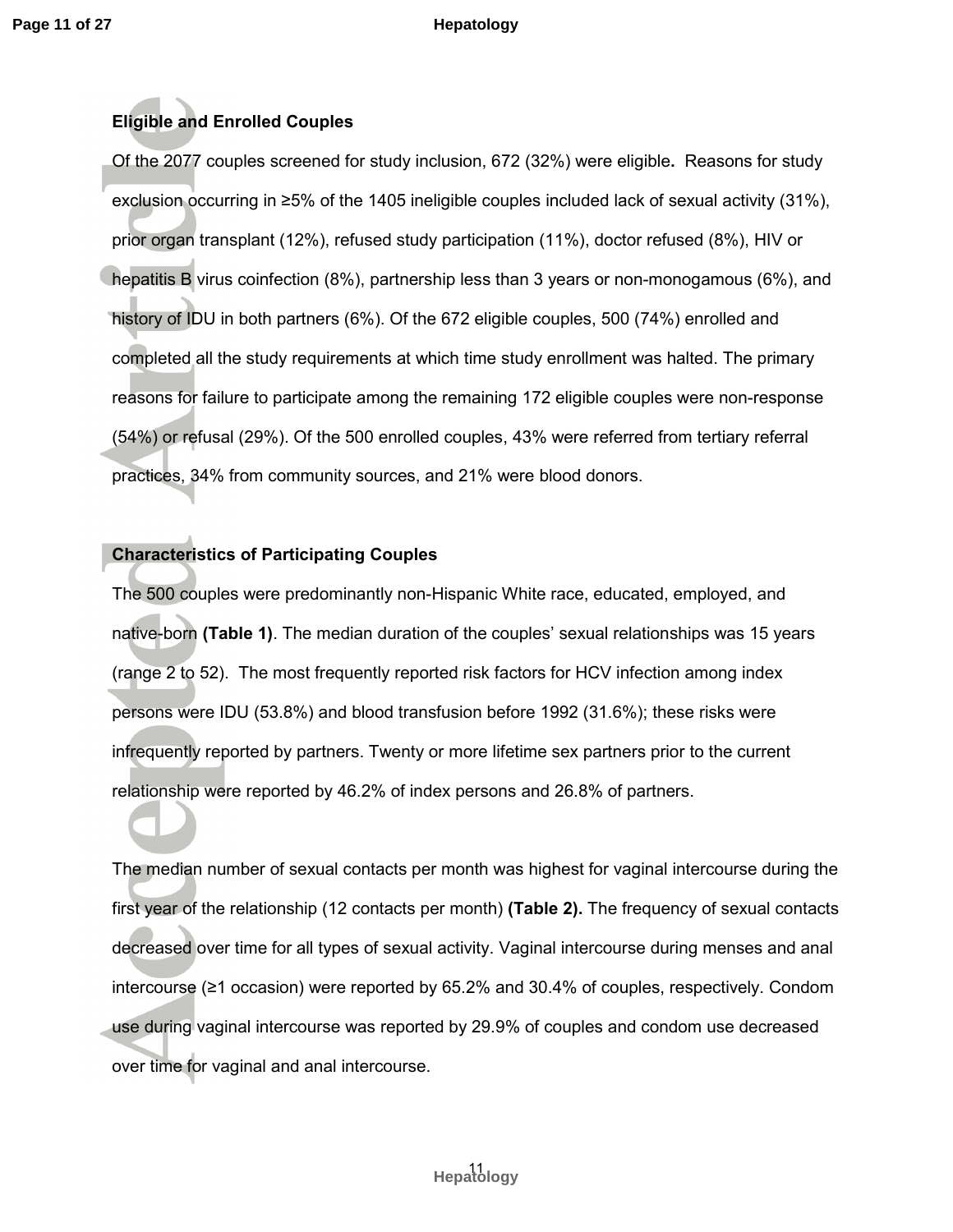## **HCV Sequencing and Phylogenetic Analyses of HCV Strains**

Among the 500 partners of anti-HCV positive index persons, 20 were confirmed anti-HCV positive and 13 of the 20 partners were HCV RNA positive. HCV genotyping/subtyping and HCV serotyping confirmed 9 couples to be concordant, 8 to be discordant and 3 couples to be of indeterminant status **(Table 3).**

Of the 9 genotype concordant couples, both partners of 6 couples were viremic, allowing phylogenetic analyses; 3 had strong evidence that the partners were infected with the same HCV isolate and 3 were consistent with infection by different HCV strains **(Table 4).** Couple 15 had HCV 1a strains that were more similar to each other than 99% of random pairings of HCV sequences of subtype 1a. Both partners of Couple 17 were infected with both HCV 1a and 1b strains, and their 1b strains were more similar to each other than 99% of random pairings of HCV 1b sequences, however, their 1a strains were no more closely related than to random HCV isolates in the population. Both partners of Couple 14 were infected with HCV strains 2b and 1a. The 2b strains were highly similar, with only 1.8% difference in basepairs over a 944 basepair region analyzed, whereas, their 1a strains were no more closely related than random pairs of 1a sequences in the population. The HCV isolates in couples 9, 11 and 13 were no more similar to each other than random HCV isolates of the same subtype in the population.

Among the partners with highly-related strains (Couples 14, 15 and 17), the estimated minimum divergence time was 6.5 years for couple 14, whose sexual relationship duration was 18 years; 14.6 years for couple 15, whose sexual relationship duration was 28 years; and 6.2 years for couple 17, whose sexual relationship duration was 10.0 years. The risk factor profiles of Couple 14 revealed that the female partner had a history of IDU and the male no identifiable risk factors for HCV infection other than contact with his female partner. In Couple 17, the female partner had a history of IDU and both partners reported more than 20 prior sexual partners, a history of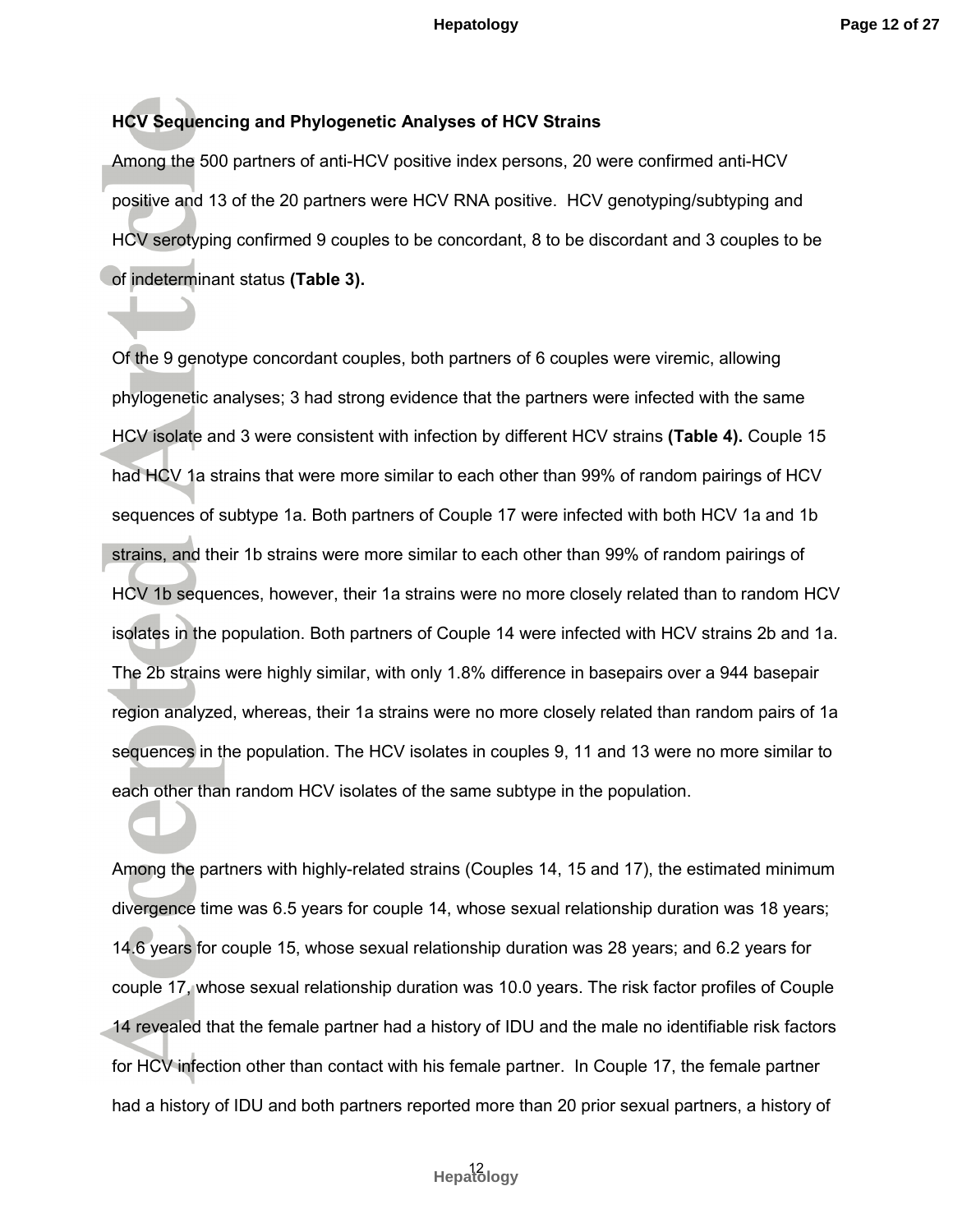sexual transmitted diseases and snorting of drugs. In Couple 15, the male partner had a history of IDU, of being stuck by a sharp bloody object while working in a hospital, and more than 20 prior sexual partners; both partners reported snorting drugs and sharing snorting equipment with each other.

## **Prevalence and Incidence of HCV Infection in Partners**

While the overall prevalence of HCV infection among the partners of anti-HCV-positive index persons was 20/500 (4%), the prevalence of HCV infection among partners potentially attributable to sexual contact was 3/500 (0.6%, 95% CI: 0.0%, 1.3%) assuming all HCV RNA negative partners were discordant (minimum estimate) and 6/500 (1.2%, 95% CI 0.2%, 2.2%) assuming all HCV RNA negative, antibody concordant couples were concordant (maximum estimate), respectively.

Based upon the frequencies of sexual contact and length of relationships reported, a cumulative 8,377 person-years of risk for acquiring HCV by sexual activity was calculated. With 3 viremic confirmed concordant couples and 3 possible concordant couples, the estimated incidence of HCV infection among partners ranged from 3.6 per 10,000 person-years (95% CI: 0.0, 7.7) (minimum estimate) to 7.2 per 10,000 person-years (95% CI: 1.3, 13.0) (maximum estimate). The estimated risk per sexual contact ranged from 1 per 380,000 (95% CI 1/600,000, 1/280,000) to 1 per 190,000 (95% CI 1/1.03 mil, 1/100,000).

Concordantly-infected couples were no more likely to share blood-contaminated objects, such as nail clippers, razors, and toothbrushes, than couples in which one partner remained uninfected (0.0% vs. 10.1%, p=1.00), but were more likely to have vaginal intercourse during menses (100.0% vs. 65.6%, p= 0.55) and anal intercourse (66.7% vs. 30.2%, p=0.22), and less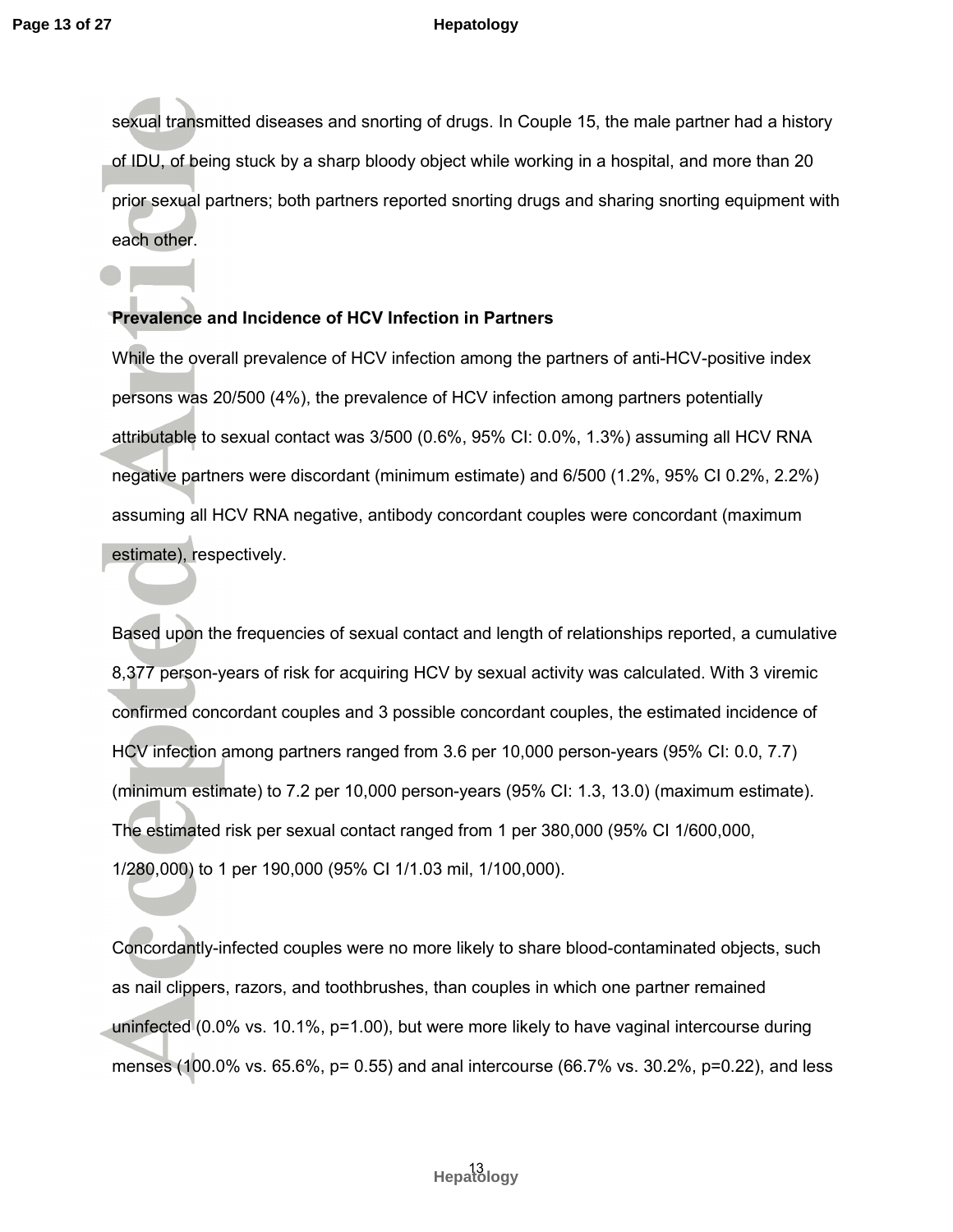likely to use condoms (0.0% vs. 30.4%, p=0.56). These differences, however, were not statistically significant.

## **DISCUSSION:**

Sexual transmission of HCV among monogamous heterosexual couples is an extremely infrequent event. The maximum prevalence of HCV infection among sexual partners of persons with chronic HCV infection was only 1.2%, and the maximum incidence of HCV transmission by sex was 0.07% per year or ~1 per 190,000 sexual contacts. Condom use was infrequent among the study participants and decreased over the duration of the sexual relationship, indicating that the very low rate of sexual transmission in our study population was not due to use of barrier methods during sexual activity.

This estimate includes couples who were antibody concordant by serotyping assays but without confirmation of HCV strain relatedness by phylogenetic analysis because at least one of the partners was HCV RNA negative. By including these couples, we minimized selection bias, but since couples with the same genotype/serotypes may not be infected with the same strain of HCV, we provided maximum (including aviremic serotype concordant couples) and minimum (based on viremic couples only) estimates of HCV prevalence and incidence, The minimum estimate of prevalence of HCV infection among viremic couples was 0.6% (95% CI: 0.0%, 1.3%) and the incidence was 0.04% per year.

Sexual transmission of HCV presumably occurs when infected serum-derived body fluids are exchanged across mucosal surfaces. Potential factors that may influence this exchange include the titer of virus, the integrity of the mucosal surfaces, and the presence of other genital infections (viral or bacterial). Studies to detect HCV RNA in semen (seminal fluid and cells), vaginal secretions, cervical smears, and saliva have yielded mixed results (14-20). Failure to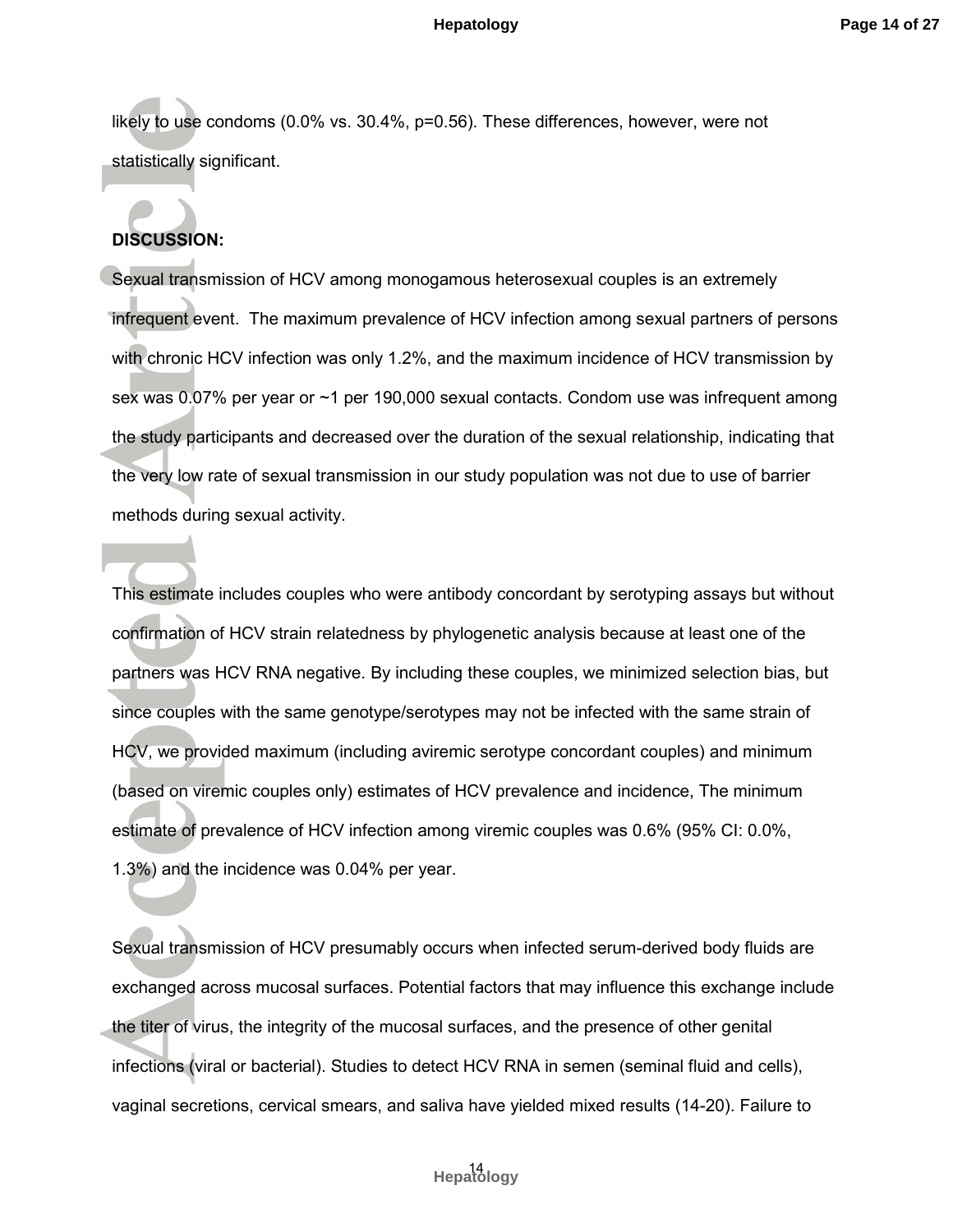detect HCV RNA in body secretions from chronically infected persons may be due to technical factors including specimen collection and storage, and the inability to exclude cellular components and to overcome the presence of polymerase inhibitors in body fluids. Even in studies employing optimal methods to detect HCV RNA, the minority of samples were positive for HCV RNA and all positive samples were of low titer ( $\leq 10^2$  IU/mL) (19-20). A low titer of virus in genital secretions may be one reason that HCV is transmitted less efficiently than hepatitis B virus or HIV (21-22). Additionally, transmission of infection by sex may require a specific genital tract environment such as disrupted mucosal integrity or the presence of viral or bacterial coinfections. These factors may explain the recent reports of HCV transmission by sex in HIVinfected men who have sex with men (23).

Epidemiologically, specific factors that facilitate sexual transmission of HCV have not been identified, although most studies were not large enough to do so. Our study is the largest conducted in the United States and the first to include a rigorous assessment of sexual practices, none of which were associated with concordant HCV-positivity in couples. Although a considerably larger sample size might yield different results, the very low estimated overall transmission risk indicates that any risk for infection from engaging in specific "high-risk" practices would be very low. Thus, this study supports the current recommendations that persons with HCV infection in long-term monogamous relationships need not change their sexual practices (2). Prospective studies from other countries of monogamous couples provide additional support for this recommendation (5, 6). An Italian study of 775 HCV-negative partners followed for 10 years average, identified new HCV infection in 3 partners but none of these partners had viral strains related to those in the HCV-infected partner, indicating an outside source of infection rather than possible sexual transmission (6). However, this study excluded 33 partners who were infected at baseline, introducing a potential bias into the study. It is possible that that risk period of HCV acquisition by sexual contact by be early in the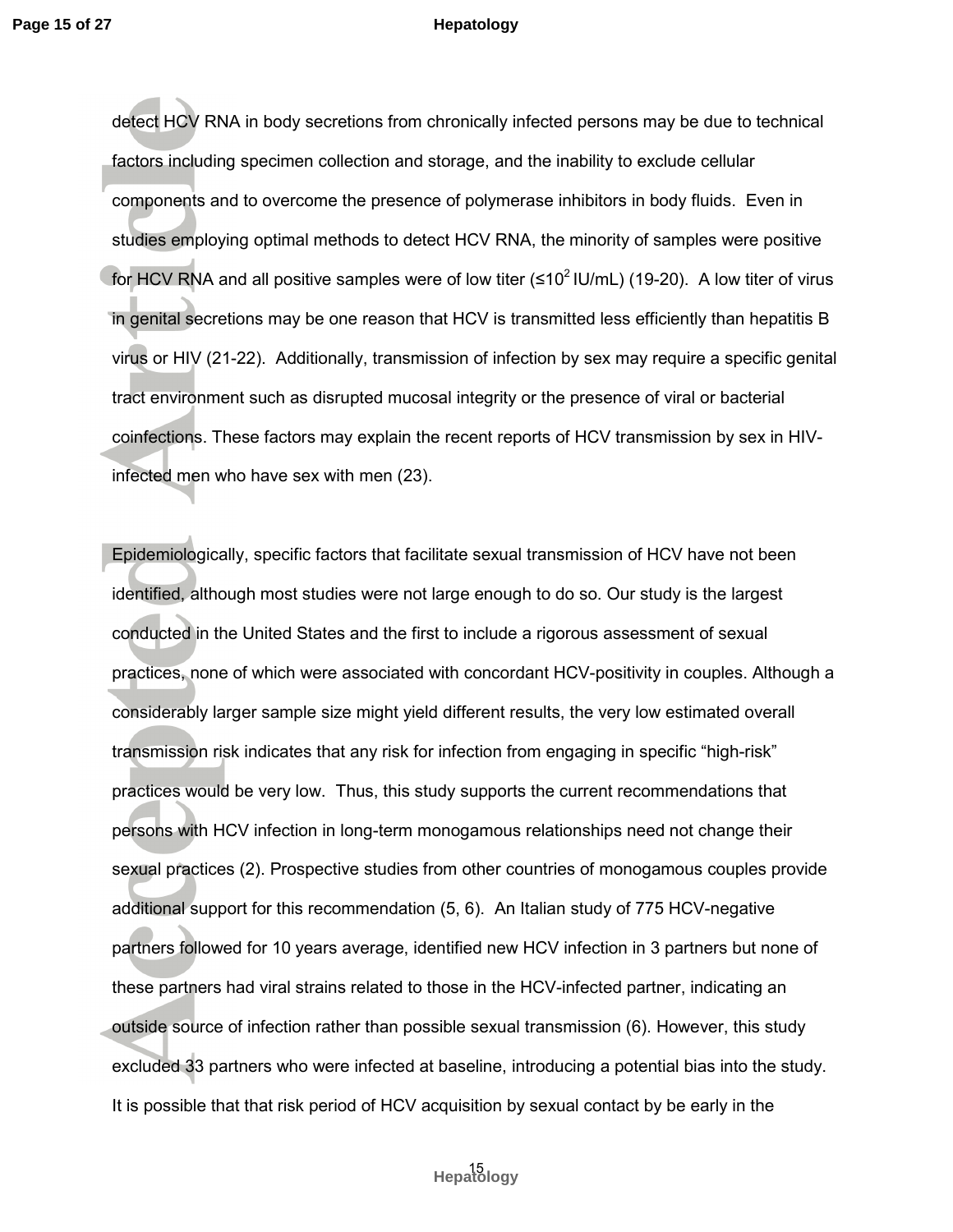relationship and exclusion of infected partners in long-term relationships, excludes those partners at greatest risk. In contrast to the Italian study, we chose to include all anti-HCV positive partners and rely about the phylogenetic analysis and detailed risk histories to estimate likelihood of sexual transmission. The ideal prospective study to assess risk of HCV transmission among monogamous couples would target HCV-negative partners initiating a sexual relationship with an HCV-infected individual, but such a study would be extremely difficult to execute.

 Interestingly, in two couples (Couples 14 and 17), each of the partners had evidence of HCV superinfection with only one of the strains phylogenetically similar in both partners. In Couple 14, it seems likely that the related strain was transmitted from the partner with a history of IDU to the partner who reported no risk factors for HCV infection other than contact with the infected partner. However, the origin of the unrelated HCV strain in the partner with no other HCVrelated risk factors is unexplained. In Couple 17, the index person and partner both had different risk factors for HCV, which could explain why each member of the couple was infected with different HCV strains while they also shared a similar strain that was likely transmitted from one partner to the other. These cases highlight the complexity of using phylogenetic analysis to determine the direction or mode of transmission in individual situations when events occurred at unknown times in the past.

Among the 12 couples that had concordant (or indeterminant) HCV genotypes or serotypes, 50% were HCV RNA negative. This rate of spontaneous clearance is similar to that observed among persons infected at younger (<30 years) ages (by transfusion of whole blood, receipt of contaminated Rh immune globulin, IDU, or accidental needlestick injuries), and prospectively followed for 20 years (24-26). Although a younger age at infection might explain the high proportion of anti-HCV-positive, HCV RNA-negative partners in our study, one might speculate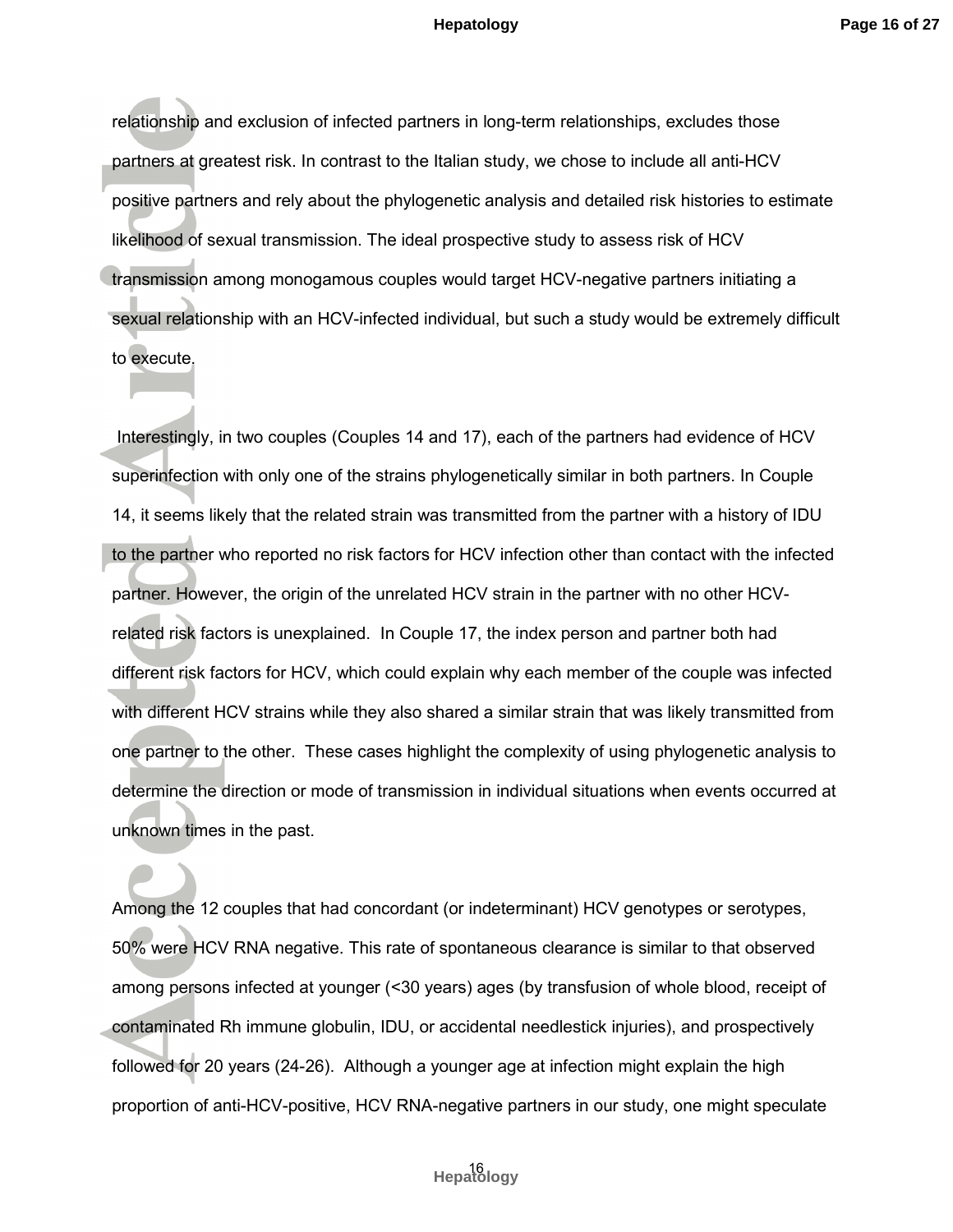that repeated exposures to small "doses" of HCV resulted in an immunization-like effect or facilitated viral clearance once infection occurred.

We acknowledge that we have not genetically "proven" transmission among the phylogenetically linked partners, but rather have presented strong evidence for such a transmission. The method we used are much more effective for excluding possible transmission than it is for confirming it. The consensus sequence of the virus is heavily dominated by a handful of dominant quasispecies, and it drifts relatively slowly. If the genetic distance is not significantly more similar between the pairs than to the rest of the population, then there is no realistic chance the dominant strains came from the same source. Proving (or providing strong evidence for) infection with HCV from a common source is difficult for several reasons. 1. HCV passes a bottleneck upon infection (it has been estimated that only a dozen to <100 infectious particles initiate an infection, and these may not be randomly sampled from the donor quasispecies). Therefore, it is possible even with deep sequencing that finding identical quasispecies variants shortly after infection may not be possible. 2. HCV rapidly adapts to a new host over the first 1- 2 months of infection, leading to a burst of diversity and genetic drift. During the rapid expansion in a new host there is little constraining adaptive immunity, and consequently novel variants are not selected out as rapidly as in an established infection, and immune escape variants that were selected in the donor often revert to a more-fit sequence. 3. HCV's mutation rate is far higher than its fixation rate (i.e., the number apparent from population sequencing like we did). Therefore, at a quasispecies level, the viral sequence is essentially "shimmering" from the combined effects of random mutation and its opponent, negative selection. This mandates a rather careful genetic analysis to prove common-source infection, and this problem rapidly increases with time since infection. Finally, deep sequencing is quite error prone and consequently rather extensive statistical treatment of the data are required to be sure that rare variants actually exist in a sample. This means that even if identical reads are reported in 2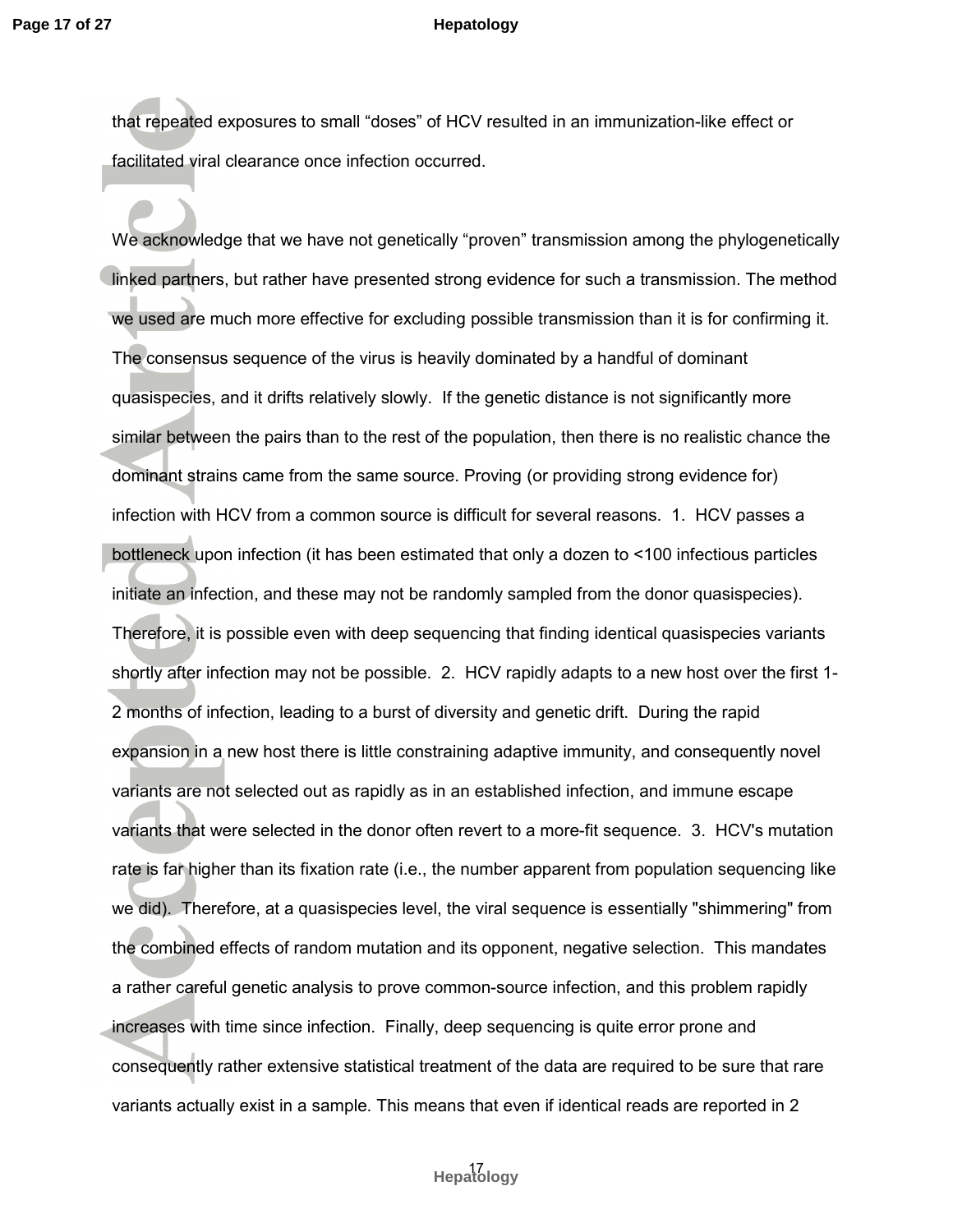paired samples, one or both of them could easily be a sequencing error. The integration of these issues is that it would be perfectly possible by a careful quasispecies analysis or a deep sequencing analysis to prove an identical source for 2 infections shortly after transmission, but the ability to prove a common source decays relatively quickly with time and if difficult in situations where the transmission occurred many years in the past.

Limitations of this study include its cross-sectional nature. A prospective cohort would be the ideal study design to determine incident HCV infections among uninfected partners but the logistics and cost of undertaking such a longitudinal study are daunting, given the low incidence of infection. Unlike prior studies, we sought to overcome the limitations of the cross-sectional design by obtaining a detailed relationship history of sexual practices utilizing techniques similar to those used to obtain lifetime alcohol use histories. Since the partner's HCV status was unknown in the majority of cases prior to history-taking, there would be minimal effect of differential bias in recall of sexual or other shared practices. Regardless, some participants may have unacknowledged histories of IDU or other sensitive risk factors, a limitation we tried to minimize by screening each participant on multiple occasions. Recall bias is a potential limitation with any cross-sectional study, but we found no difference in completeness of the sexual histories among HCV-positive versus negative couples. Another potential limitation was the sample size and the small number of positive partners for stratified analysis. Finally, the study population may not be representative. While index persons were similar in age and gender distribution to HCV-positive adults identified in the general population (1), the study population was predominantly Non-Hispanic White and the majority had an education level beyond high school.

In summary, we conclude that HCV transmission by sex from chronically infected persons to their heterosexual partners in a long-term monogamous relationship likely occurs but is a rare

## 18 **Hepatology**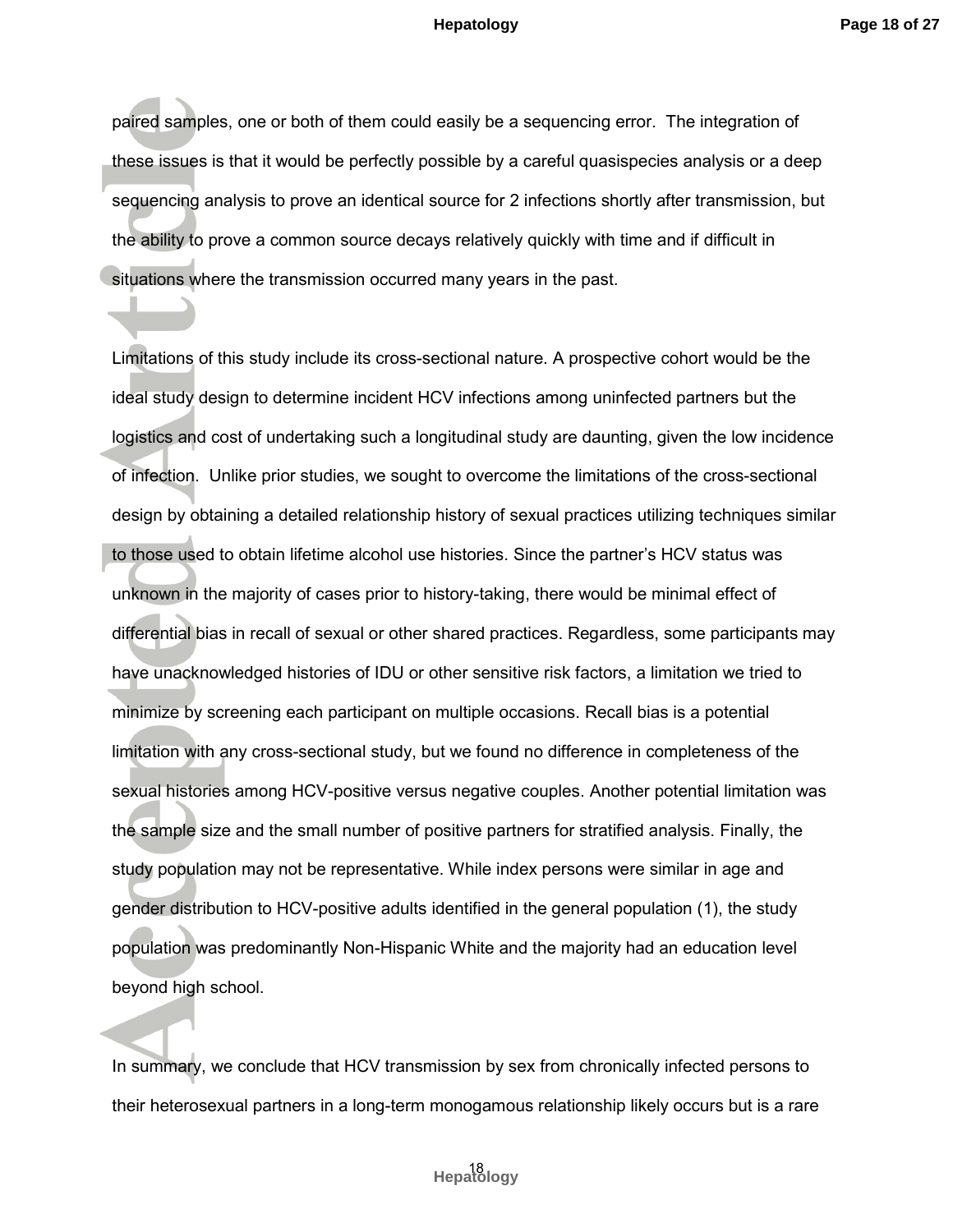event. Our results provide a basis for specific counseling messages that clinicians can use with their patients. These messages should be qualified given the limitations of the sample size, but they support the current national recommendations that couples not change their sexual practices if they are in a monogamous heterosexual relationship.

Acce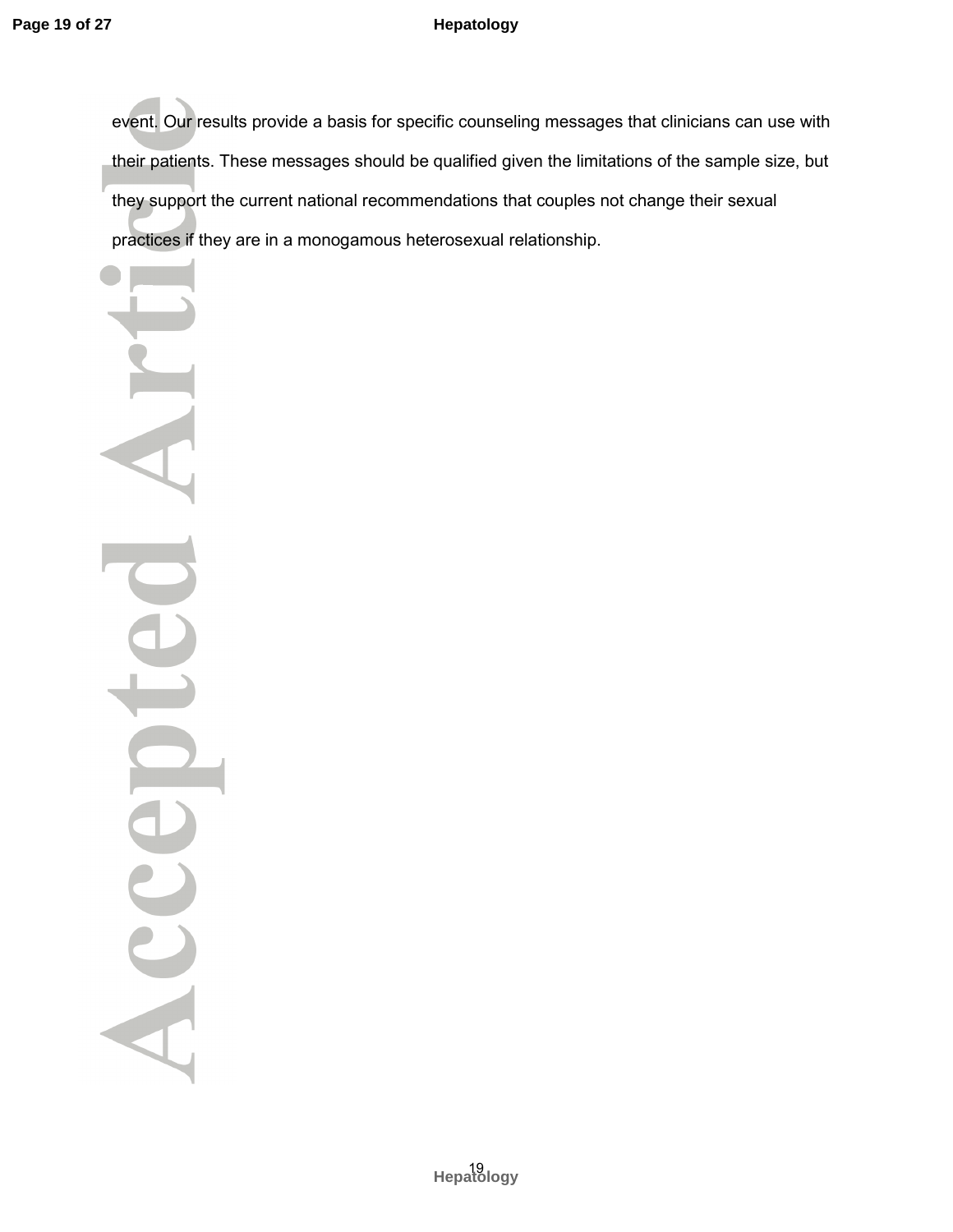## **Table 1: Demographic Characteristics and Selected Risk Factors Reported by Anti-HCV-Positive Index Persons and Their Partners**

|                                          | Anti-HCV-positive Index<br>Persons |           | Sexual Partners of Index |           |
|------------------------------------------|------------------------------------|-----------|--------------------------|-----------|
|                                          |                                    |           | Persons                  |           |
|                                          | $N = 500$                          | %         | $N = 500$                | $\%$      |
| Duration of Sexual Relationship (median, |                                    |           |                          |           |
| range) yrs                               | 15                                 | $2 - 52$  | $N/A^*$                  |           |
| Age (median, range) yrs                  | 49                                 | $(26-79)$ | 48                       | $(21-80)$ |
| <b>Male Sex</b>                          | 306                                | 61.2%     | 194                      | 38.8%     |
| Race                                     |                                    |           |                          |           |
| White                                    | 363                                | 72.6%     | 381                      | 76.2%     |
| <b>Black</b>                             | 26                                 | 5.2%      | 23                       | 4.6%      |
| Asian                                    | 12                                 | 2.4%      | 10                       | 2.0%      |
| Other                                    | 97                                 | 19.4%     | 84                       | 16.8%     |
| <b>Ethnicity</b>                         |                                    |           |                          |           |
| Hispanic                                 | 73                                 | 14.6%     | 65                       | 13.0%     |
| non-Hispanic                             | 423                                | 84.6%     | 434                      | 86.8%     |
| <b>Education</b>                         |                                    |           |                          |           |
| <12 years of education                   | 34                                 | 6.8%      | 31                       | 6.2%      |
| High school graduate                     | 99                                 | 19.8%     | 98                       | 19.6%     |
| College or technical training            | 367                                | 73.4%     | 371                      | 74.2%     |
| <b>Total Annual Household Income</b>     |                                    |           |                          |           |
| ≤ $$15,000$                              | 35                                 | 7.0%      | $N/A^*$                  |           |
| \$15,001-\$30,000                        | 60                                 | 12.0%     |                          |           |
| \$30,001-\$50,000                        | 109                                | 21.8%     |                          |           |
| \$50,001-\$100,000                       | 178                                | 35.6%     |                          |           |
| > \$100,000                              | 105                                | 21.0%     |                          |           |
| <b>Country of Birth</b>                  |                                    |           |                          |           |
| <b>United States</b>                     | 458                                | 91.6%     | 446                      | 89.2%     |
| Other                                    | 41                                 | 8.2%      | 53                       | 10.6%     |
| <b>Lifetime Risk Factors</b>             |                                    |           |                          |           |
| Received blood transfusion before 1992   | 158                                | 31.6%     | 55                       | 11.0%     |
| Ever stuck by sharp bloody object in     | 22                                 | 4.4%      | 10                       | 2.0%      |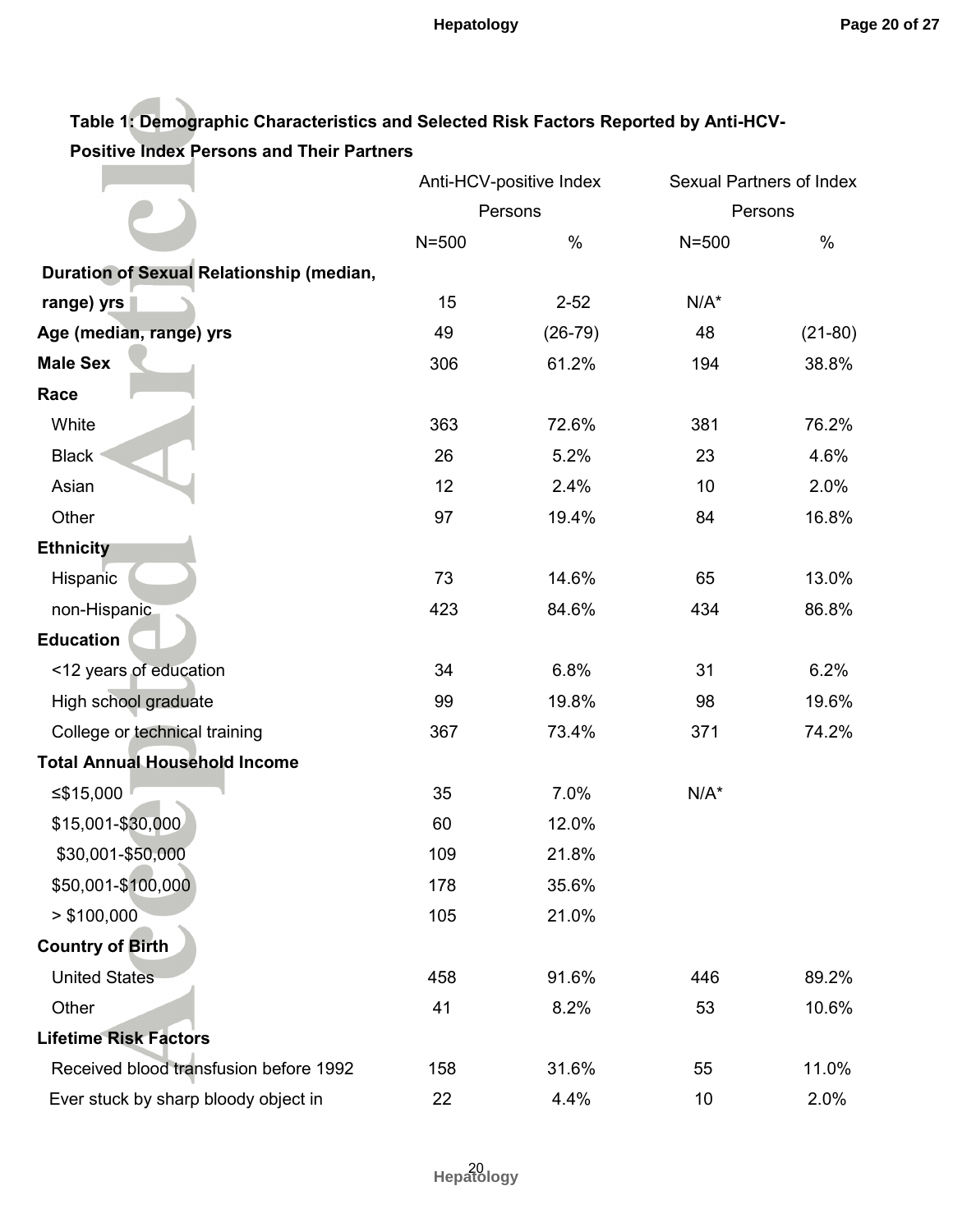| hospital job                             |     |       |     |       |
|------------------------------------------|-----|-------|-----|-------|
| Ever injected illegal drugs              | 269 | 53.8% | 12  | 2.4%  |
| Number of lifetime opposite sex partners |     |       |     |       |
| 1                                        | 33  | 6.6%  | 48  | 9.6%  |
| $2 - 9$                                  | 120 | 24.0% | 185 | 37.0% |
| $10 - 19$                                | 100 | 20.0% | 118 | 23.6% |
| 20-49                                    | 125 | 25.0% | 89  | 17.8% |
| $\geq 50$                                | 106 | 21.2% | 45  | 9.0%  |
|                                          |     |       |     |       |

\* N/A = not applicable, same as index person.

Acce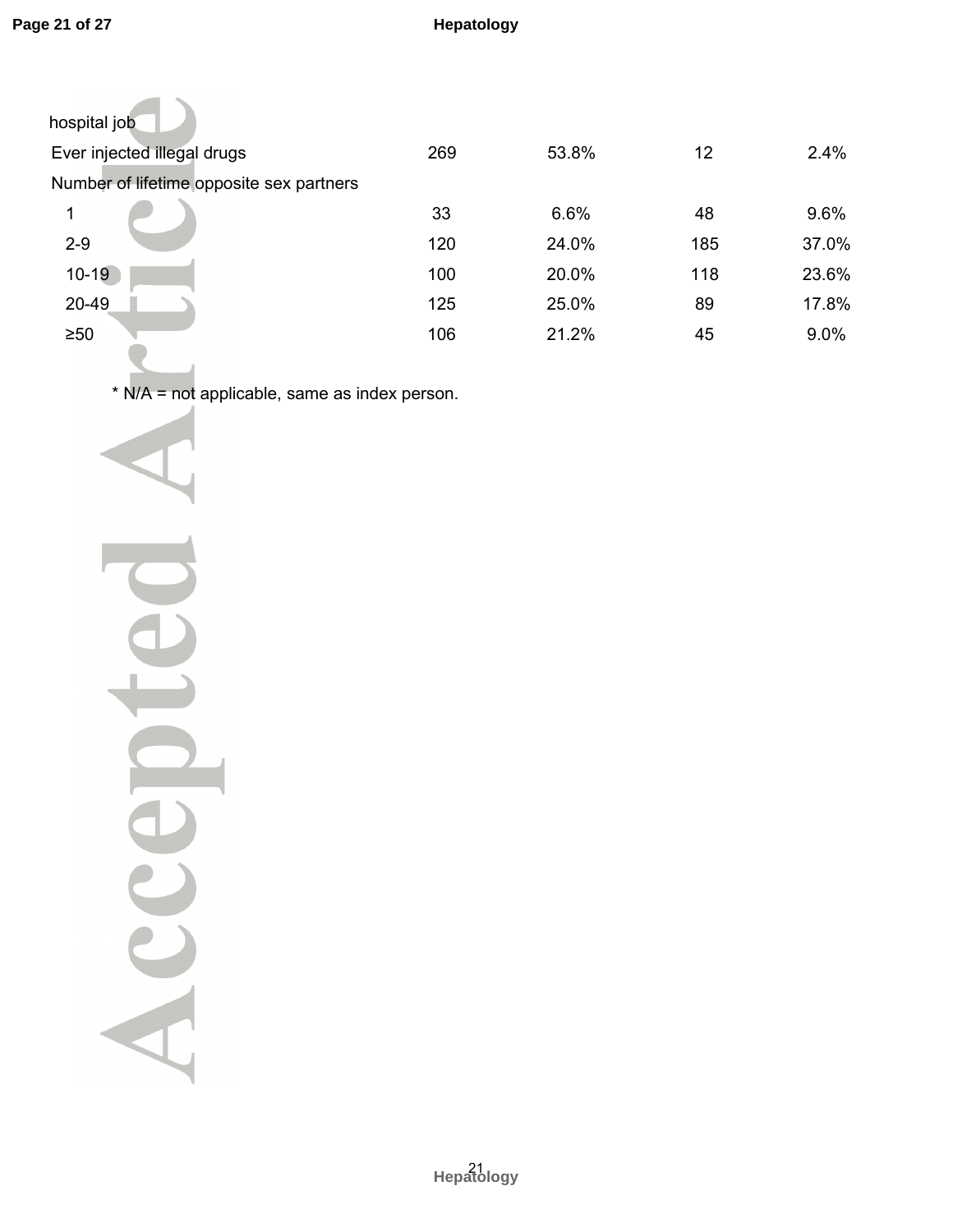**Table 2: Type and Frequency of Sexual Practices Among Couples According to Year of Relationship** 

|                                          |             | First Year of | Current Year of |
|------------------------------------------|-------------|---------------|-----------------|
|                                          | Ever $(\%)$ | Relationship  | Relationship    |
| Type and Frequency of Sexual Practice    | $N = 500$   |               |                 |
| <b>Vaginal intercourse</b>               | 499 (99.8%) | 499 (99.8%)   | 474 (94.8%)     |
| Contacts per month (median, range)*      |             | $12(0-300)$   | $4(0-60)$       |
| Ever condom use (n, %)                   |             | 149 (29.9%)   | 109 (23.0%)     |
| Frequent condom use (n, %)               |             | 84 (16.8%)    | 67 (13.4%)      |
| Vaginal intercourse during menses        | 326 (65.2%) | 297 (59.4%)   | 134 (26.8%)     |
| Contacts per month (median, range)*      |             | $0(0-10)$     | $0(0-4)$        |
| Frequent condom use (n, %)               |             | 45 (15.2%)    | 21(15.7%)       |
| <b>Anal intercourse</b>                  | 152 (30.4%) | 107 (21.4%)   | 68 (13.6%)      |
| Contacts per month (median, range)*      |             | $0(0-20)$     | $0(0-15)$       |
| Frequent condom use (n, %)               |             | 14 (13.1%)    | $5(7.4\%)$      |
| <b>Male receptive oral sex</b>           | 456 (91.2%) | 428 (85.6)    | 370 (74.0%)     |
| Contacts per month (median, range)*      |             | $3(0-100)$    | $<$ 1 (0-100)   |
| Frequent condom use (n, %)               |             | $6(1.4\%)$    | $7(1.9\%)$      |
| <b>Female receptive oral sex</b>         | 462 (92.4%) | 435 (87.0%)   | 374 (74.8)      |
| Contacts per month (median, range)*      |             | $3(0-100)$    | $<$ 1 (0-100)   |
| Frequent barrier (dental dam) use (n, %) |             | $2(0.5\%)$    | $3(0.8\%)$      |
| * Summation of individual level data     |             |               |                 |

Ce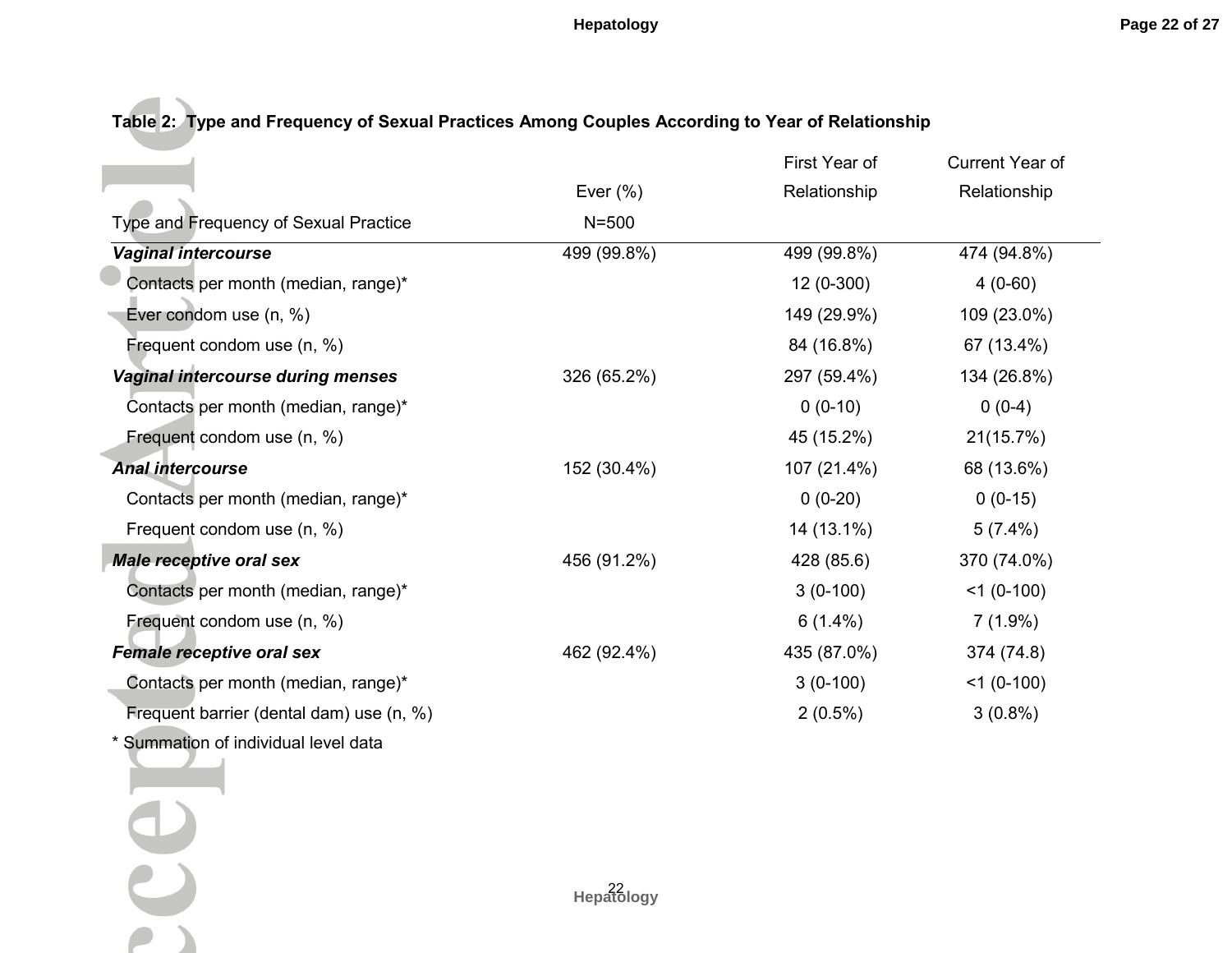*Table 3: Serologic and Virologic Results in Confirmed Anti-HCV Positive Couples \* Couples determined to be highly related viral strains based on phlyogenetic analyses are indicated in bold.* 

| Couple<br>ID            | <b>Index</b><br><b>Person</b><br>Genotype | <b>Index</b><br><b>Gender</b> | <b>Partner</b><br>Genotype | <b>Partner</b><br><b>Gender</b> | <b>Partner</b><br><b>Serotype</b> | <b>Designation</b><br><b>Based on</b><br>Genotype* or<br><b>Serotype</b> |
|-------------------------|-------------------------------------------|-------------------------------|----------------------------|---------------------------------|-----------------------------------|--------------------------------------------------------------------------|
| $\overline{\mathbf{1}}$ | 4a                                        | F                             | Indeterminate              | M                               | $\mathbf{1}$                      |                                                                          |
| $\overline{2}$          | 2a                                        | F                             | 1 <sub>b</sub>             | M                               |                                   |                                                                          |
| $\overline{3}$          | 1a                                        | F                             | 2 <sub>b</sub>             | M                               |                                   | <b>Discordant</b>                                                        |
| $\overline{4}$          | 1 <sub>b</sub>                            | F                             | 1a                         | M                               |                                   | Couples                                                                  |
| 5                       | 1 <sub>b</sub>                            | F                             | 1a                         | M                               |                                   |                                                                          |
| 6                       | 1a                                        | F                             | 1 <sub>b</sub>             | M                               |                                   |                                                                          |
| $\overline{7}$          | 3a                                        | M                             | <b>HCV RNA</b><br>negative | F                               | $\mathbf{1}$                      |                                                                          |
| 16                      | 1a                                        | F                             | 1 <sub>b</sub>             | M                               |                                   |                                                                          |
| 8                       | 1a                                        | F                             | <b>HCV RNA</b><br>negative | M                               | $\mathbf{1}$                      |                                                                          |
| 9                       | 1a                                        | M                             | 1a                         | F                               |                                   |                                                                          |
| 10 <sup>10</sup>        | 1a                                        | M                             | <b>HCV RNA</b><br>negative | F                               | $\overline{1}$                    | Concordant                                                               |
| 11                      | 1 <sub>b</sub>                            | F                             | 1 <sub>b</sub>             | M                               |                                   | Couples                                                                  |
| 12 <sup>2</sup>         | 1a                                        | M                             | <b>HCV RNA</b><br>negative | F                               | $\mathbf{1}$                      |                                                                          |
| 13                      | 1 <sub>b</sub>                            | F                             | 1 <sub>b</sub>             | M                               |                                   |                                                                          |
| 14                      | 2b/1a                                     | F                             | 2 <sub>b</sub> /1a         | M                               |                                   |                                                                          |
| 15                      | 1a                                        | F                             | 1a                         | M                               |                                   |                                                                          |
| 17                      | 1a/1b                                     | F                             | 1a/1b                      | M                               |                                   |                                                                          |
| <b>18</b>               | Unavailable                               | M                             | <b>HCV RNA</b><br>negative | F                               | 1                                 | <b>Unknown Status</b>                                                    |
| 19                      | 1a                                        | F                             | <b>HCV RNA</b><br>negative | M                               | Indeterminate                     |                                                                          |
| 20                      | 1a                                        | M                             | <b>HCV RNA</b><br>negative | F                               | 1 or 3                            |                                                                          |

\*Genotyping performed with InnoLipa with confirmation by sequencing for all genotype 1 samples.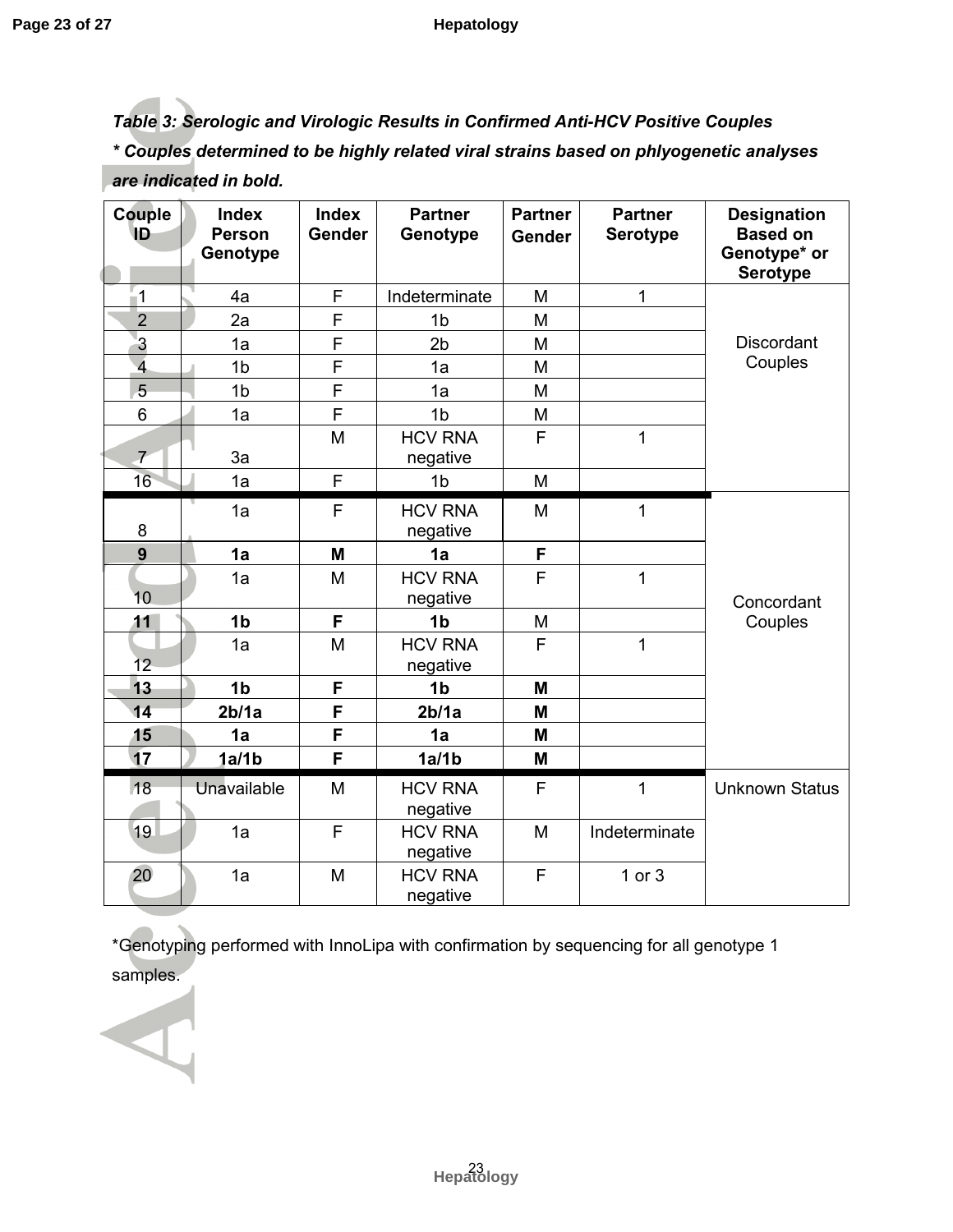| <b>Couple ID</b><br>(genotype) | <b>Pairwise</b><br><b>Distance</b><br>between<br>Sequences <sup>1</sup> | <b>P</b> Value | # Basepair<br><b>Differences</b><br>between<br>Partners <sup>2</sup> | <b>P</b> Value | <b>Estimated</b><br><b>Minimal</b><br><b>Divergence</b><br>Time <sup>3</sup> |
|--------------------------------|-------------------------------------------------------------------------|----------------|----------------------------------------------------------------------|----------------|------------------------------------------------------------------------------|
| Couple 9<br>(1a)               | 0.059                                                                   | p > 0.05       | 50                                                                   | p > 0.05       | 19.2                                                                         |
| Couple 11<br>(1b)              | 0.071                                                                   | p > 0.05       | 59                                                                   | p > 0.05       | 22.3                                                                         |
| Couple 13<br>(1b)              | 0.069                                                                   | p > 0.05       | 59                                                                   | p > 0.05       | 22.3                                                                         |
| Couple 14<br>(1a)              | 0.062                                                                   | p > 0.05       | 53                                                                   | p > 0.01       | 20.4                                                                         |
| Couple 14*<br>(2b)             | 0.018                                                                   | $p < 0.01*$    | 17                                                                   | $p < 0.01*$    | 6.5                                                                          |
| Couple 15<br>(1a)              | 0.044                                                                   | p < 0.01       | 38                                                                   | p < 0.01       | 14.6                                                                         |
| Couple 17<br>(1a)              | 0.076                                                                   | p > 0.05       | 64                                                                   | p > 0.05       | 24.6                                                                         |
| <b>Couple 17</b><br>(1b)       | 0.018                                                                   | p < 0.01       | 16                                                                   | p < 0.01       | 6.2                                                                          |

# **Table 4: Phylogenetic Evaluation of Viremic, Genotype-Concordant Couples (N=6)**

<sup>1</sup>In the reference sets for subtypes 1a and 1b, the mean pairwise distance was 0.618 ± 0.0006 (SD) (<1.65 SD of mean = 0.052) for subtype 1a and 0.071 ±0.007 (<1.54 SD of mean = 0.059) for subtype 1b.

**2** In the reference sets for subtypes 1a and 1b, the mean number of basepair differences was 52.33  $\pm$  5.33 (<1.65 SD = 43.5) for 1a and was 59.53  $\pm$  5.79 (<1.65 SD = 46.2) for 1b sequences.

**<sup>3</sup>**Minimal divergence time based on estimated divergence rate of 2.6 nucleotide positions per year for the target region analyzed.

 \*Significance was calculated relative to the subtype 1a distribution because an adequate background distribution could not be established with the publicly-available 2b sequences; these values are also significant when compared to the 1a distribution.

.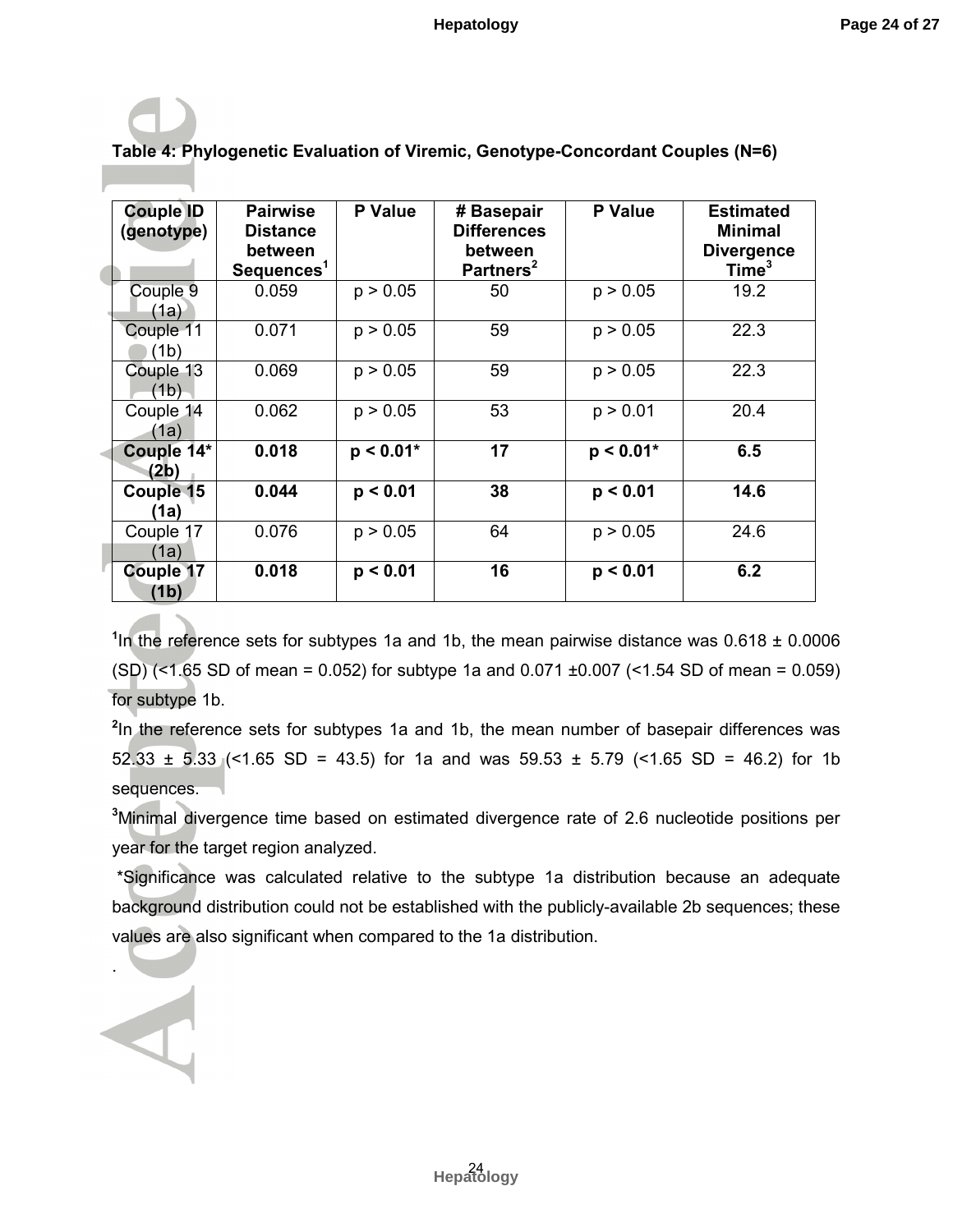## **References**

- 1. Armstrong G, Wasley A, Simard E, McQuillan G, Kuhnert W, Alter M. The prevalence of hepatitis C virus infection in the United States, 1999 through 2002. Ann Intern Med 2006;144(10):705-14.
- 2. CDC. Recommendations for prevention and control of hepatitis C virus (HCV) infection and HCV-related chronic disease. MMWR 1998;47(RR-19):1-38.
- 3. Terrault NA. Sexual activity as a risk factor for hepatitis C. Hepatology 2002;36(5 Suppl 1):S99-105.
- 4. Alter M, Coleman P, Alexander J, et al. Importance of heterosexual activity in the transmission of hepatitis B and non-A non-B hepatitis. JAMA 1989;262(9):1201-5.
- 5. Tahan V, Karaca C, Yildirim B, et al. Sexual transmission of HCV between spouses. Am J Gastroenterol 2005;100(4):821-4.
- 6. Vandelli C, Renzo F, Romano L, et al. Lack of evidence of sexual transmission of hepatitis C among monogamous couples: results of a 10-year prospective follow-up study. Am J Gastroenterol 2004;99(5):855-9.
- 7. Piazza M, Sagliocca L, Tosome G, et al. Sexual transmission of hepatitis C virus and efficacy of prophylaxis with intramuscular immune serum globulin. Arch Intern Med 1997;157:1537-44.
- 8. Gordon S, Patel A, Kulesza G, Barnes R, Silverman A. Lack of evidence for the heterosexual transmission of hepatitis C. Am J Gastro 1992;87(12):1849-51.
- 9. Osmond D, Padian N, Sheppard H, Glass S, Shiboski S, Reingold A. Risk factors for hepatitis C virus seropositivity in heterosexual couples. JAMA 1993;269(3):361-5.
- 10. Dixit V. Quan, S, Martin P, et al. Evaluation of a Novel Serotyping System for Hepatitis C Virus: Strong Correlation with Standard Genotyping Methodologies. J Clin Microbiol 1995;33(11): 2978–2983.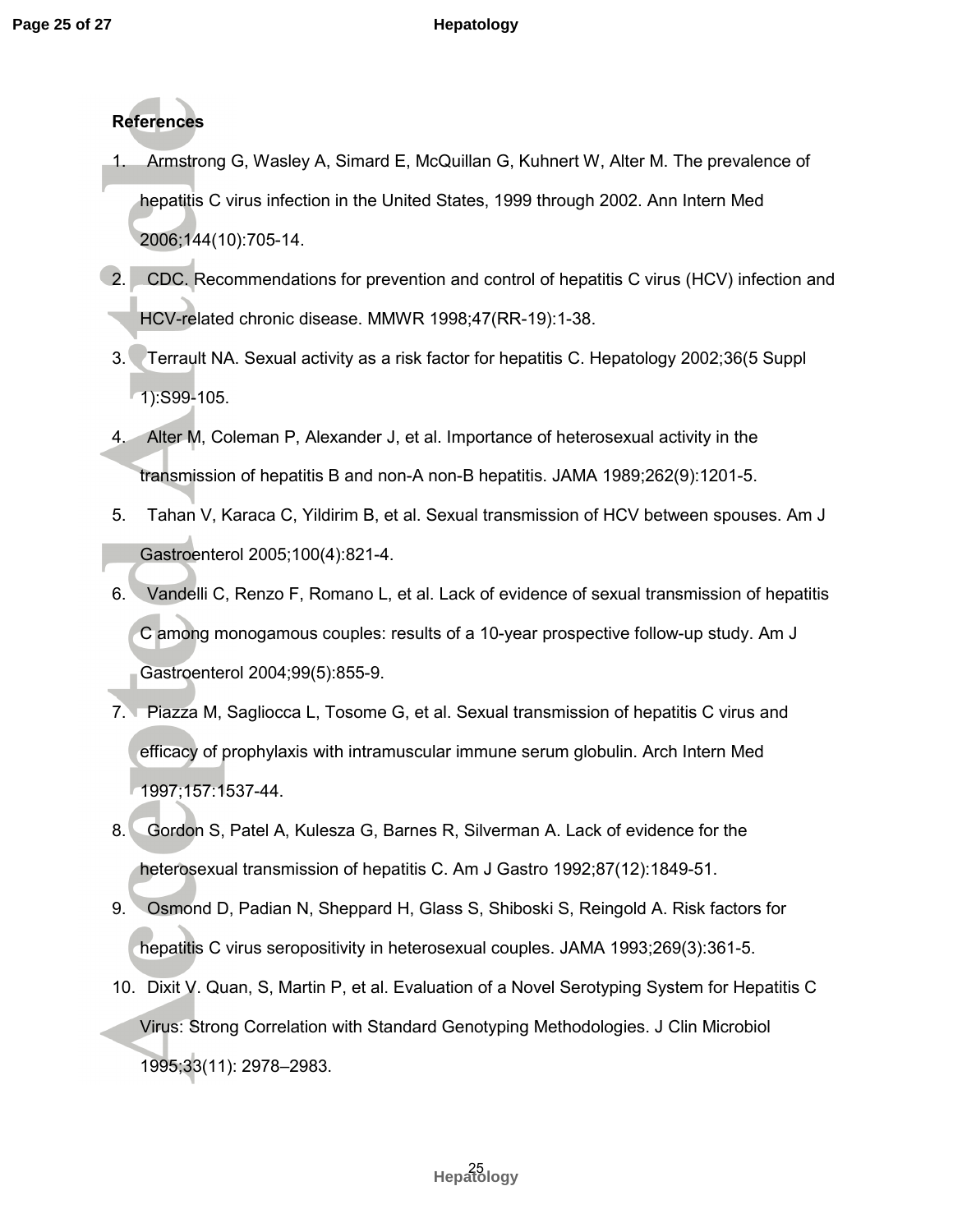- 11. Yao E, Tavis JE. A general method for nested RT-PCR amplification and sequencing the complete HCV genotype 1 open reading frame. Virol J 2005;2:88.
- 12. Ogata N, Alter H, Miller R, Purcell R. Nucleotide sequence and mutation rate of the H strain of hepatitis C virus. Proc Natl Acad Sci U S A 1991;88(8):3392-6.
- 13. Okamoto H, Kurai K, Okada S, et al. Full-length sequence of a hepatitis C virus genome having poor homology to reported isolates: comparative study of four distinct genotypes. Virology 1992;188(1):331-41.
- 14. Fried M, Shindo M, Fong T, Fox P, Hoofnagle J, Di Biscigelie A. Absence of hepatitis C viral RNA from saliva and semen of patients with chronic hepatitis C. Gastroenterology 1992;102:1306-8.
- 15. Leruez-Ville M, Kunstmann J, De Almeida M, Rouzioux C, Chaix M. Detection of hepatitis C virus in the semen of infected men. Lancet 2000;356:42-3.
- 16. Semprini A, Persico T, Thiers V, et al. Absence of hepatitis C virus and detection of hepatitis G virus/GB virus C RNA sequences in the semen of infected men. J Infect Dis 1998;177:848-54.
- 17. Liou T-C, Chang T-T, Young K-C, Lin X-Z, Lin C-Y, Wu H-L. Detection of HCV RNA in saliva, urine, seminal fluid and ascites. J Med Virol 1992;37:197-202.
- 18. Bourlet T, Lornage J, Maertens A, et al. Prospective evaluation of the threat related to the use of seminal fractions from hepatitis C virus-infected men in assisted reproductive techniques. Hum Reprod 2009;24(3):530-5.
- 19. Hofer H, Donnerer J, Sator K, et al. Seminal fluid ribavirin level and functional semen parameters in patients with chronic hepatitis C on antiviral combination therapy. J Hepatol 2010;52(812-6).
- 20. Cassuto N, Sifer C, Feldmann G, et al. A modified RT-PCR technique to screen for viral RNA in the semen of hepatitis C virus-positive men. Hum Reprod 2002;17(12):3153-6.
- 21. Qian W-P, Tan Y-Q, Chen Y, et al. Rapid quantification of semen hepatitis B virus DNA by